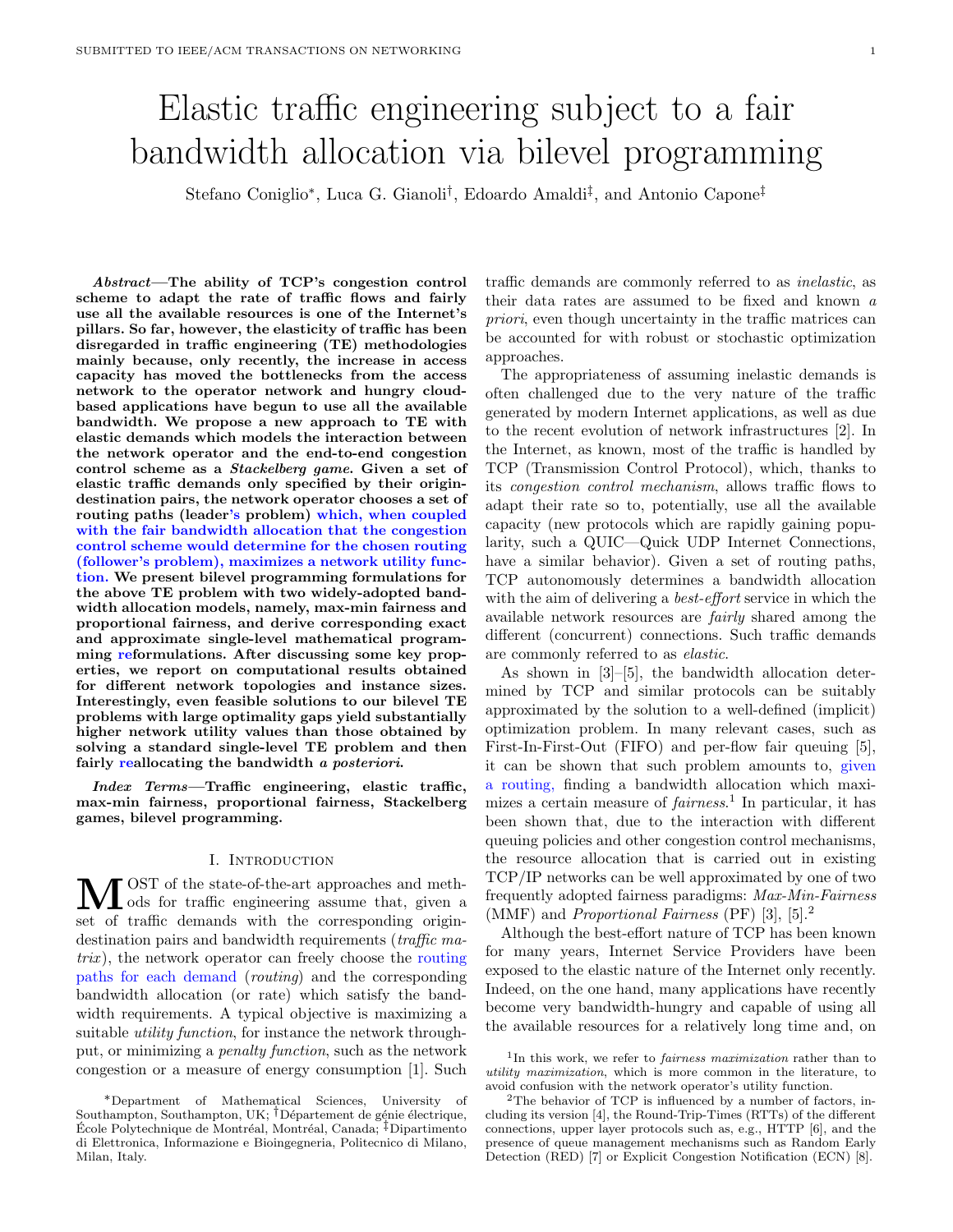the other hand, the capacity of the access networks has recently started to grow very quickly. No more restricted by the bottlenecks induced by the small capacity of the access network, traffic flows can now fully reveal their elastic nature to the operators, causing the network bottlenecks to shift from the access network to the operators' networks. The impact of a high-access capacity is particularly relevant when considering increasingly popular cloud-based applications, where multiple data centers interconnected through a geographical network host portions of the service platforms that need to communicate.

When applied to the case of elastic demands, classical approaches to traffic engineering developed for inelastic demands have been successful, so far, only because the traffic demands used to behave, de facto, as inelastic, as they were limited by a tight bottleneck at the access level (i.e., one outside of the network domain under consideration). Due to the rapid increase in capacity of the access network [9], [10], this situation is rapidly changing and it is bound to become radically different in the future. Even if one could use traffic shaping mechanisms at the network edges to limit the access rates, which would allow for the adoption of the classical methods, this would drastically limit the traffic demands and lead to a waste of resources. Ad hoc methods for elastic traffic engineering are, thus, necessary. Our work constitutes a first step in this direction.

## II. CONTRIBUTIONS AND OUTLINE OF THE PAPER

We propose a new traffic engineering (TE) approach which models the current interaction between the network operator and the congestion control mechanism in a TCP/IP network as a Stackelberg game (i.e., a twostage game with two players, a leader and a follower, the former playing before the latter). The model captures the fact that the network operator plays first, choosing a set of routing paths which, when coupled with the fair bandwidth allocation that the congestion control scheme would determine for the routing chosen by the network operator (by maximizing an appropriate fairness measure), maximizes a network utility function. Equilibria in Stackelberg games are found by computing a strategy for the leader by which, taking into account the rational (i.e., optimal) way the follower would react to such strategy, the leader's utility is maximized. From an optimization perspective, their computation amounts to solving a bilevel programming problem.

In this paper, we investigate the above Stackelbergequilibrium-finding bilevel-programming problem, which we refer to as Bilevel Traffic Engineering with a Fair Bandwidth Allocation (BTE-FBA), both theoretically and computationally. For simplicity, we consider as network operator's utility function the weighted total throughput, but our approach is sufficiently general to allow for different choices. We focus on two specific versions: Bilevel Traffic Engineering with an MMF Bandwidth Allocation (BTE-FBA-MMF) and Bilevel Traffic Engineering with a PF Bandwidth Allocation (BTE-FBA-PF).

In line with the most popular flow-based routing protocols, such as MPLS (MultiProtocol Label Switching), we assume that a single unsplittable path is explicitly assigned to each demand.

Our approach is fundamentally different from previous works on fairness in traffic engineering which, to the best of our knowledge, only address the single-level problem of finding a set of routing paths and a bandwidth allocation which, *together*, maximize a measure of fairness.

The aim of the paper is twofold. On the one hand, we aim to solve BTE-FBA-MMF and BTE-FBA-PF with mathematical programming methods. On the other hand, we aim to quantify the improvement that solutions to BTE-FBA-MMF and BTE-FBA-PF can yield in terms of the network operator's utility function when compared to those obtained by ignoring the bilevel aspect of the problem. In particular, we will propose single-level reformulations of BTE-FBA-MMF and BTE-FBA-PF which can be tackled with state-of-the-art mathematical programming solvers.

The paper is organized as follows.<sup>3</sup> In Section III, we summarize previous work on traffic engineering and fairness in TCP/IP networks. In Section IV, we lay the basis for our bilevel TE approach and illustrate how to recast the second-level problem of BTE-FBA (determining an MMF or PF allocation for a given set of routing paths) in terms of compact sets of optimality conditions. In Section V, we quantify the worst-case difference in utility function between BTE-FBA-MMF and BTE-FBA-PF and two standard single-level methods. In Sections VI and VII, we derive single-level Mixed Integer Linear Programming (MILP) reformulations for BTE-FBA-MMF and BTE-FBA-PF, either exact or approximate. Computational results for different network topologies and instance sizes are reported and discussed in Section VIII. Section IX contains some concluding remarks.

# III. Previous work

## A. Traffic engineering in the inelastic case

Traffic engineering problems have been extensively studied in the literature. Depending on the protocol, the routing may involve, for instance, the adjustment of the link weights so as to determine a shortest path tree [15] or the explicit computation of the routing paths used for each demand [16]. For an overview, we refer the reader to [1] as well as to the aforementioned [15], [16].

#### B. Fairness in TCP/IP networks

In the last 20 years, a lot of attention has been devoted to the study of the different congestion control mechanisms implemented in IP networks, including TCP and its variants. The pioneering work in [3] is the first one to look at the bandwidth allocation achieved by a congestion control mechanism as to the solution to a suitably designed *implicit* optimization problem where a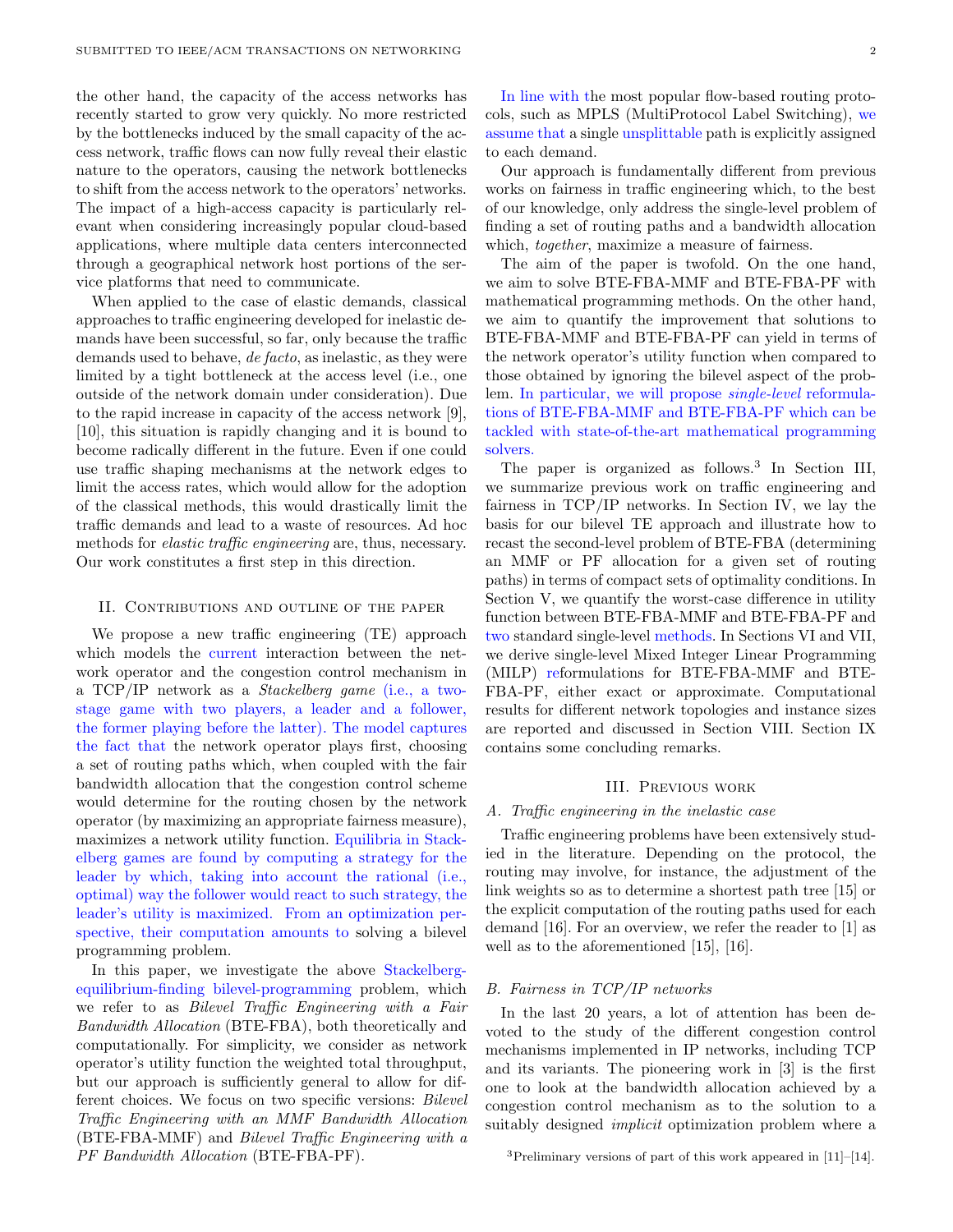fairness function is maximized. Several definitions of fairness have been considered. Under suitable circumstances, it has been shown that the two most popular ones, Max-Min Fairness and Proportional Fairness, well approximate the bandwidth allocation determined by TCP [1], [3], [17]. For alternative definitions, among which those of Balanced Fairness, Relative Fairness, and Maximal Fairness, we refer the reader to [18], [19].

Informally speaking, a bandwidth allocation is Max-Min Fair (MMF) if there is no way to increase the rate of a connection without decreasing that of another one which is receiving a smaller share. Differently, a bandwidth allocation is Proportional Fair (PF) if it maximizes the sum of the logarithms of the rates of the different demands. Formal definitions are provided in Section IV.

## C. Approximations of TCP via fairness maximization

We classify the nonalgorithmic works on fairness in networking and traffic engineering in two main categories: prescriptive and descriptive.

Prescriptive works typically focus on understanding which type of fairness could guarantee the highest network performance (e.g., which one could maximize the overall throughput). Their aim is providing guidelines for the design of efficient congestion control mechanisms. Examples can be found in [18], [20], [21]. A substantial body of work has been carried out for the case of a given single path routing with the aim of understanding the advantages of enforcing different types of fairness [18], [20], [22], [23] and their relationship to other performance measures such as the overall throughput or the average delay [18], [20], [21]. These works show that, by giving priority to connections with a smaller Round-Trip-Time (RTT), PF tends to achieve a slightly better throughput than MMF.

Descriptive works focus on deriving analytic ways to evaluate the level of fairness achieved by an existing congestion control mechanism. They show that, in the general case, a TCP-based bandwidth allocation can be quite well approximated by an MMF allocation [5], [24], provided that the RTTs for the concurrent connections are not too different. The speed at which the transmission window of each TCP connection grows is, in fact, determined by the time required by a packet to reach its destination node, plus that taken by the successive acknowledgment message to reach the original transmitting node. Accordingly, the smaller the RTT of a connection, the faster the corresponding demand can occupy the available bandwidth and, thus, the larger its rate can be. Empirical and analytic studies suggest that, in modern TCP/IP networks with highly heterogeneous RTTs and link capacities, the resource allocation may be better approximated by PF [3], [4].

The fairness function maximized by the different versions of TCP is studied in [4], while [6] addresses the case of HTTP-over-TCP. The work in [5] shows how the adoption of different queuing policies such as First-In-First-Out (FIFO), per-flow fair queuing, and Longest-Queue-First (LQF) may produce different types of allocations (PF,

MMF, or one which maximizes the throughput, respectively). Further studies on the role of fairness in other TCP variants or in the presence of other mechanisms such as Random Early Detection (RED) or Explicit Congestion Notification (ECN) are presented in [7], [8].

#### D. Fairness maximization in network routing

Algorithmic approaches to compute an MMF allocation for a set of elastic demands in a given network topology with link capacities have been extensively studied [1], [17], [25]–[29]. When the routing paths are not given, a substantial body of work has focused on the simultaneous determination of a routing and of a bandwidth allocation which are together MMF. See [1], [17] for the case of splittable routing and [26], [27] for that of unsplittable routing with a single path per demand. See also [28], [29] for methods to compute an MMF solution for general convex or nonconvex optimization problems. To the best of our knowledge, similar studies have not been carried out for the PF allocation of elastic demands. In our setting where we assume an unsplittable single-path routing, we refer to the problem of determining a routing and a bandwidth allocation which are together MMF as MMF overall and, by extension, we refer to its counterpart for the PF case as PF overall (see Section V).

Other relevant works on fairness in resource allocation include, among others, weaker definitions of fairness such as Upward Max-Min Fairness (UMMF) [30] whose allocations can be efficiently computed via a distributed algorithm, a study on how to obtain MMF solutions by optimizing suitably chosen nonlinear objective functions [31], and a variational-inequality-based approach leading to a form of fairness called Utility Proportional Fairness [32]. As to UMMF, a linear programming formulation is presented in [33] to jointly determine both a routing and a bandwidth allocation so to balance throughput and fairness in the case of splittable routing.

# IV. Bilevel traffic engineering with a fair bandwidth allocation

In this section, we formalize our Stackelberg model and the correspoding equilibrium-finding bilevel TE problem, we give a formal definition of the second-level fair bandwidth allocation problem for both MMF and PF, and lay the basis for solution approach. After introducing a bilevel programming formulation for both versions of BTE-FBA, we illustrate how to reformulate its second-level problem via a compact set of optimality conditions, which we will exploit in the next sections to derive equivalent single-level mathematical programming reformulations solvable with state-of-the-art mathematical programming algorithms.

#### A. Problem definition

The bilevel TE problem that we address in this paper can be formally stated as follows:

Bilevel Traffic Engineering with a Fair Bandwidth allocation (BTE-FBA): Given a directed graph  $G =$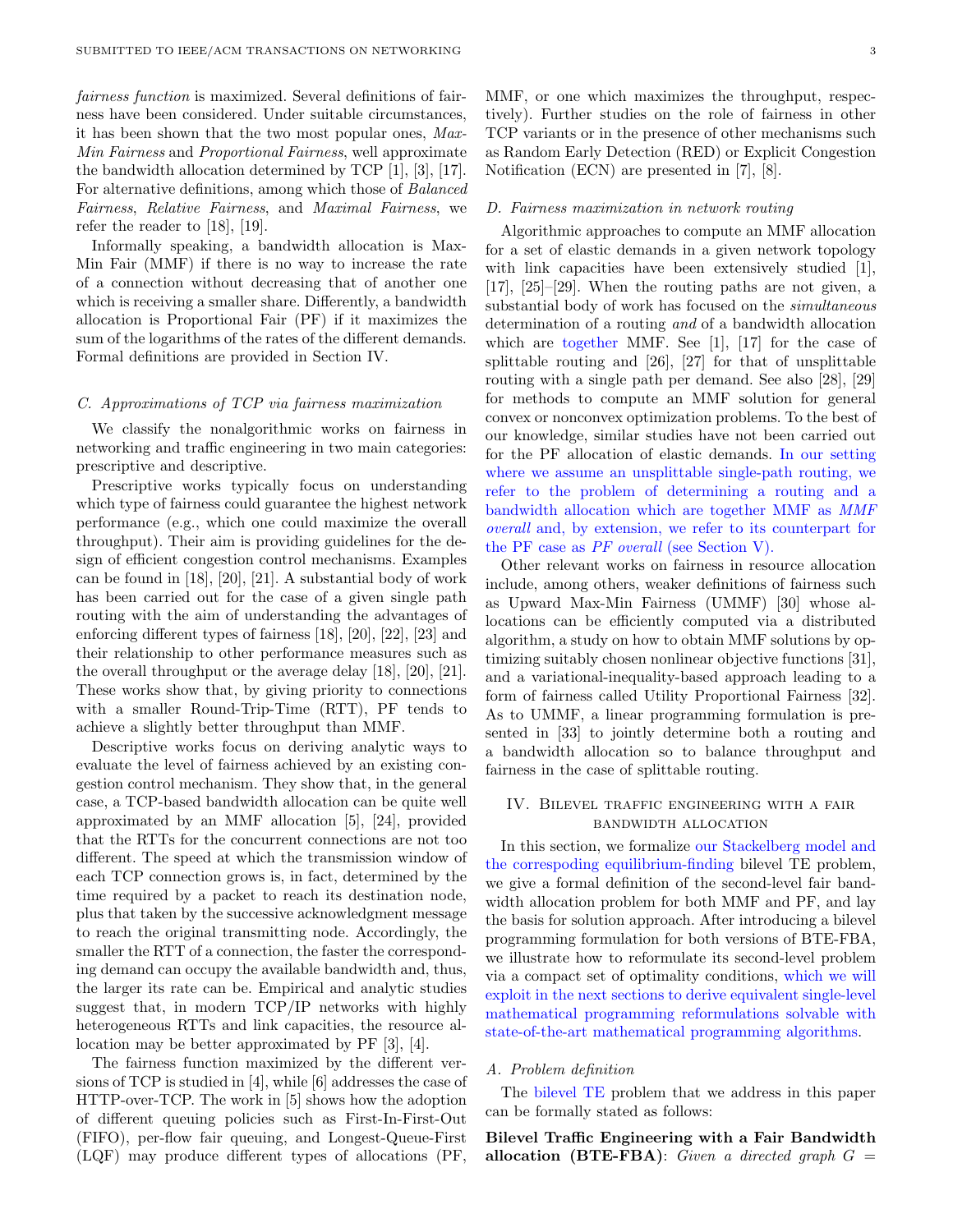$(V, A)$  with vertex set V and arc (link) set A, a capacity  $c : A \to \mathbb{R}^+ \setminus \{0\}$ , and a set D of elastic demands with, for each  $d \in D$ , the corresponding origin-destination pair  $(s^d, t^d)$ , a weight  $w^d \in \mathbb{R}^+$ , and no predetermined bandwidth requirements, find an unsplittable single-path routing such that, after a fair bandwidth allocation  $\phi = {\phi^d}_{d \in D}$ has been determined as an optimal solution to the secondlevel fairness maximization problem, the network utility function  $U(\boldsymbol{\phi}) = \sum_{d \in D} w^d \phi^d$  is maximized.

Although, in this paper, we will consider as utility function the total weighted throughput, it is worth emphasizing that our approach is sufficiently general to allow for any  $U: \phi \mapsto \mathbb{R}^+$  that can be handled by a sufficiently efficient mathematical programming solver.

## B. Bilevel programming formulation

Besides the allocation vector  $\phi$ , let us introduce, for each elastic demand  $d \in D$  and arc  $(i, j) \in A$ , a binary variable  $x_{ij}^d$  which takes value 1 if the demand  $d \in D$  is routed over the arc  $(i, j) \in A$  and 0 otherwise.

Let  $F: \phi \mapsto \mathbb{R}^+$  be a *fairness measure*. After an unsplittable single-path routing  $\boldsymbol{x} = \{x_{ij}^d\}_{(i,j)\in A, d \in D}$  has been chosen by the network operator, the congestion control mechanism determines a fair bandwidth allocation  $\phi$  by solving the following second-level fairness maximization problem subject to resource allocation constraints:

$$
\underset{\phi \ge 0}{\operatorname{argmax}} \left\{ F(\phi) : \sum_{d \in D: x_{ij}^d = 1} \phi^d \le c_{ij} \ \forall (i, j) \in A \right\}.
$$
 (1)

Note the dependency on  $x$  in the summation over  $D$ , by which  $\phi^d$  is taken into account only if  $x_{ij}^d = 1$ , i.e., only if the demand  $d \in D$  is routed over the arc  $(i, j) \in A$ .

Relying on (1), the Stackelberg-equilibrium-finding bilevel TE problem tackled by the network operator can be cast as the following bilevel program:

$$
\max_{\substack{\phi,\mathbf{x}\in\mathcal{L} \\ \{0,1\}^{|A\|\mathcal{D}|}}}\sum_{d\in D}w^d\phi^d\tag{2a}
$$

s.t. 
$$
\sum_{(i,j)\in A} x_{ij}^d - \sum_{(j,i)\in A} x_{ji}^d = \begin{cases} 1 & \text{if } i = s^d \\ -1 & \text{if } i = t^d \quad \forall i \in V, d \in D \end{cases}
$$
 (2b)

$$
\sum_{(ij)\in A} x_{ij}^d \le 1 \qquad \forall i \in V, d \in D \quad (2c)
$$

$$
\sum_{(i,j)\in A: i,j\in S} x_{ij}^d \le |S| - 1 \qquad \forall S \subseteq V, d \in D \quad (2d)
$$

$$
\phi \in \underset{\phi \ge 0}{\operatorname{argmax}} \Big\{ F(\phi) : \sum_{d \in D: x_{ij}^d = 1} \phi^d \le c_{ij} \forall (i, j) \in A \Big\}. \tag{2e}
$$

Constraints (2b), (2c), and (2d) are, respectively, flow conservation, degree, and subtour elimination constraints which, together with the binariety of  $x_{ij}^d$ , guarantee that each demand  $d \in D$  be routed over a single  $s^d-t^d$  path  $P^d$ , with  $P^d = \{(i, j) \in A : x_{ij}^d = 1\}.$ 

We remark that, as we will explain in Sections VI and VII, subtour elimination constraints (which are usually not necessary in single-level routing problems) must be explicitly introduced here.

As we will show in the next subsection, the problem underlying Constraints (2e) admits a unique optimal solution in both the MMF and PF cases. BTE-FBA-MMF and BTE-FBA-PF are, thus, two well-posed bilevel programming problems, not affected by the ambiguity arising when multiple optimal second-level solution are present.

The major challenge one has to face when solving Formulation (2) is posed by the argmax operator in Constraint (2e). To arrive at a single-level reformulation which is solvable with state-of-the-art mathematical programming methods, we describe *optimality conditions* for the second level problem (for both the MMF and PF versions) which will allow us to drop the argmax operator.

The results in the next subsection are adapted from the literature. Since they are instrumental for the original results presented in the following sections, we also report their proofs to make the paper self-contained.

# C. Optimality conditions for an MMF allocation

Formally speaking, an allocation vector  $\phi$  is MMF if only if it is lexicographically maximum for all permutations of its indices [17], i.e., if it is not possible to increase the allocation of any elastic demand  $d \in D$  without decreasing that of any other demand  $d' \in D$  with  $\phi^{d'} \leq \phi^d$ .

Let  $\sigma : \mathbb{R}^{|D|} \to \mathbb{R}$  be a nondecreasing sorting operator such that  $\sigma(\phi)^d \leq \sigma(\phi)^{d'}$  for all  $d, d' \in D$  with  $d' \leq d$ . Applying  $\sigma$  it to  $\phi$ , we have that  $\phi$  is MMF if and only if it is impossible to increase the value of  $\sigma(\phi)^d$  for some  $d \in D$  without decreasing that of  $\sigma(\boldsymbol{\phi})^{d'}$  for some  $d' \in D$ with  $d' < d$ . By relying on this definition, an allocation vector  $\phi$  is MMF if and only if it satisfies:

$$
\phi \in \underset{\phi \ge 0}{\operatorname{argmax}} \operatorname{lex} \left\{ \sigma(\phi) : \sum_{d \in D : x_{ij}^d = 1} \phi^d \le c_{ij} \,\forall (i, j) \in A \right\}, \quad (3)
$$

where the argmaxlex operator corresponds to maximizing the vector  $\sigma(\phi)$  componentwise from  $d = 1$  to  $d = |D|$ .

From an algorithmic perspective, an MMF allocation vector  $\phi$  can be computed in polynomial time using the Water Filling Algorithm [25]. Given an unsplittable singlepath routing  $x$ , the algorithm constructs an MMF allocation  $\phi$  by, at each iteration, simultaneously increasing by the same amount the allocation of all the demands whose arcs have a strictly positive residual capacity and discarding the demands whose paths have at least one saturated arc.

As a consequence of the Water Filling Algorithm, we can characterize MMF allocations in terms of bottleneck arcs: an allocation vector  $\phi$  is MMF if and only if the path for each demand  $d \in D$  contains a *bottleneck arc*, i.e., an arc which i) is saturated and on which ii) the allocation  $\phi^d$  is at least as large as that of any other demand  $d' \in D$  [25].

This characterization allows for recasting Problem (3) via a set of Mixed Integer Linear Programming constraints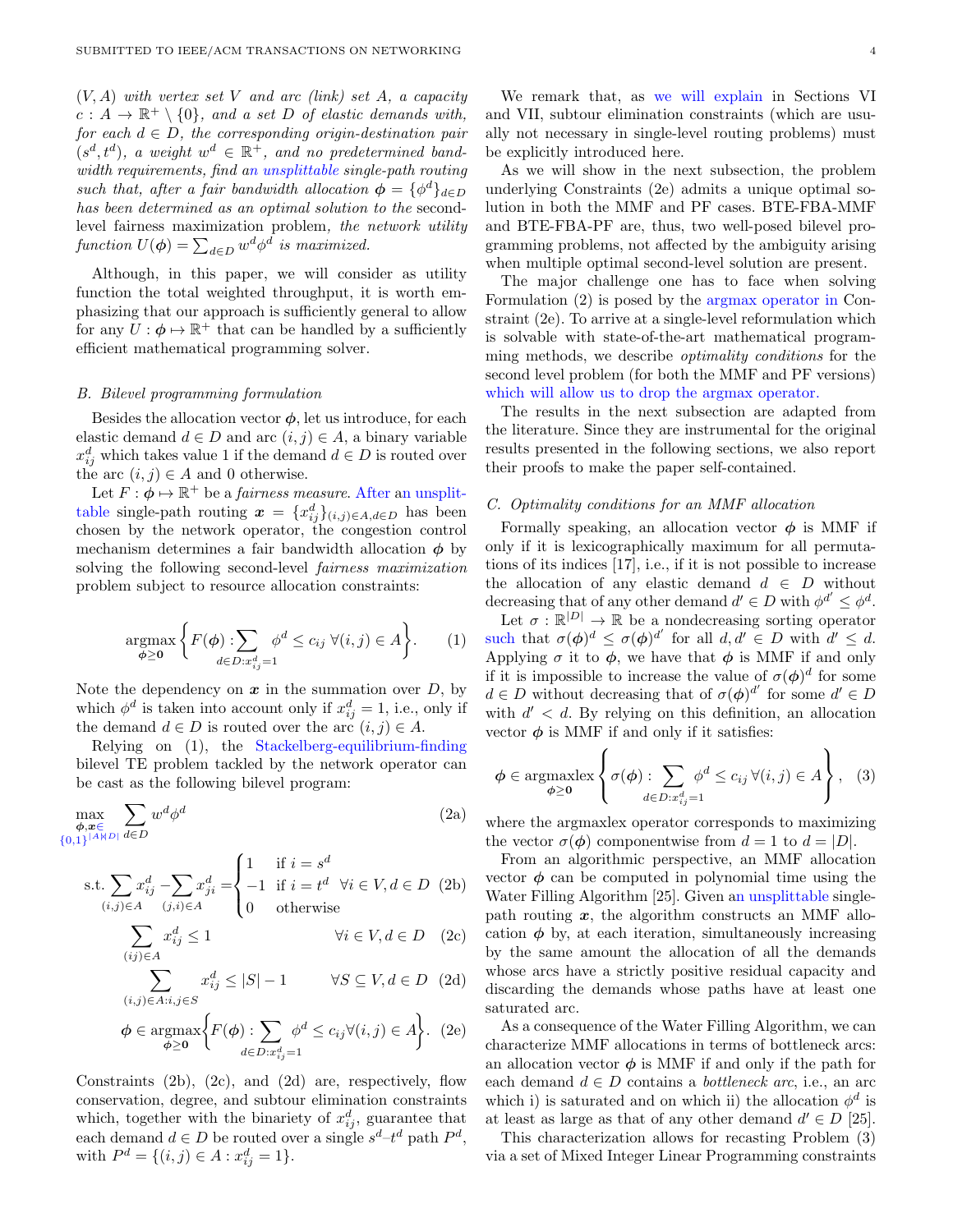and variables. We report them here in a slightly modified version w.r.t. the original one:

**Proposition 1** ([14], [34]). A vector  $\phi \geq 0$  is the unique MMF allocation for a given unsplittable single-path routing  $\boldsymbol{x}$  if and only if there is a vector  $\boldsymbol{y} \in \{0,1\}^{|A| \times |D|}$  such that the triple  $(\boldsymbol{\phi}, \boldsymbol{x}, \boldsymbol{y})$  satisfies:

$$
\sum_{(i,j)\in A:x_{ij}^d=1} y_{ij}^d \ge 1 \qquad \qquad \forall d\in D \quad \text{(4a)}
$$

$$
\sum_{d' \in D: x_{ij}^{d'} = 1} \phi^{d'} \ge c_{ij} y_{ij}^d \qquad \forall (i, j) \in A, d \in D \quad (4b)
$$

$$
\phi^d \ge \phi^{d'} - c_{ij}(1 - y_{ij}^d) \quad \forall (i, j) \in A, d \in D, d' \in D \quad (4c)
$$

$$
\sum_{d \in D: x_{ij}^d = 1} \phi^d \le c_{ij} \qquad \forall (i, j) \in A. \tag{4d}
$$

*Proof.* Due to Constraints  $(4a)$ – $(4c)$ , the binary variable  $y_{ij}^d$  takes value 1 if and only if arc  $(i, j) \in A$  is bottleneck for demand  $d \in D$ . Constraints (4a) guarantee that there is at least a bottleneck arc per elastic demand, associated with one of the arcs contained in its path.<sup>4</sup> Constraints (4b) guarantee that bottleneck arcs are saturated. Constraints (4c) impose, for each demand  $d \in D$  and arc  $(i, j) \in A$  which is bottleneck for it, an allocation at least as large as that of any other demand routed over it.

Unicity follows as a consequence of the (strict) concavity of the problem's objective function, see [25].  $\Box$ 

#### D. Optimality conditions for a PF allocation

By definition, an allocation vector  $\phi$  is PF if and only if it maximizes the sum of the logarithms of the allocations:

$$
\phi \in \underset{\phi \ge 0}{\operatorname{argmax}} \left\{ \sum_{d \in D} \log(\phi^d) : \sum_{d \in D: x_{ij}^d = 1} \phi^d \le c_{ij} \,\forall (i, j) \in A \right\}.
$$
 (5)

Since Problem (5) features a set of linear constraints, constraint qualification is satisfied everywhere in the feasible region and, since the problem is convex, the Karush-Kuhn-Tucker conditions (KKTs) are both necessary and sufficient for the optimality of any of its feasible solutions. We deduce the following:

**Proposition 2** ([3]). A vector  $\phi > 0$  is the unique PF allocation for a given unsplittable single-path routing  $x$ if and only if there is a vector  $\lambda > 0$  such that  $(\phi, x, \lambda)$ satisfies:

$$
\frac{1}{\phi^d} = \sum_{(i,j)\in A:x_{ij}^d=1} \lambda_{ij} \qquad \forall d \in D \qquad (6a)
$$

$$
\left(\sum_{d \in D: x_{ij}^d = 1} \phi^d - c_{ij}\right) \lambda_{ij} = 0 \qquad \forall (i, j) \in A \quad (6b)
$$

$$
\sum_{d \in D: x_{ij}^d = 1} \phi^d \le c_{ij} \qquad \forall (i, j) \in A. \qquad (6c)
$$

<sup>4</sup>We assume w.l.o.g. that more links can be simultaneously bottleneck for the same demand. We consider this version as, with it, the final formulation performs computationally better.

*Proof.* Let  $\lambda_{ij}$  and  $\mu^d$  be the multipliers of, respectively, the capacity and nonnegativity constraints. The KKTs of Problem (5) are the same as those in Constraints (6) with the extra complementarity condition  $-\phi^d \mu^d = 0$ , for all  $d \in D$ , and with  $\frac{1}{\phi^d} = \sum_{(i,j) \in \mathcal{N}}$  $(i,j)$ ∈ $A:x_{ij}^d=1$  $\lambda_{ij} - \mu^d$ , for all  $d \in D$ , substituted for Constraint (6a).

Note that if, for all  $d \in D$ ,  $P^d = \{(i, j) \in A : x_{ij}^d = 1\}$ contains an  $s^d$ -t<sup>d</sup> path, then  $\phi > 0$  in any optimal solution to Problem (5). This is because, if  $P<sup>d</sup>$  contains an  $s<sup>d</sup>$  $t^d$  path for all  $d \in D$ , there is a feasible allocation with  $\phi^d > 0$  for all  $d \in D$  and, thus, an optimal solution of value  $\sum_{d \in D} \log(\phi^d) > -\infty$ . Therefore, any  $\phi$  with  $\phi^d = 0$ for some  $d \in D$  cannot be optimal. The claim follows as  $\phi > 0$  implies  $\mu = 0$ .

Unicity is due to the the convexity of the problem, which calls for the maximization of a strictly concave function subject to polyhedral constraints. The result follows since the Hessian matrix of  $\sum_{d \in D} \log(\phi^d)$  is  $H_{\phi} =$  $\operatorname{diag}\left(-\left(\frac{1}{\phi^1}\right)^2,\ldots,-\left(\frac{1}{\phi^{|D|}}\right)^2\right)\prec 0$  whenever  $\phi>0$ .

Note that, for each  $d \in D$ , Constraints (6) impose that the allocation  $\phi^d$  be inversely proportional to the sum of  $\lambda_{ij}$  for all the arcs which are i) contained in the path  $P^d$ and ii) saturated (due to the complementarity constraints in (6b), as  $\sum_{d \in D: x_{ij}^d = 1} \phi^d < c_{ij}$  implies  $\lambda_{ij} = 0$ ). This is in line with the MMF conditions in Proposition 1 as, in both cases, a fair flow allocation is solely determined by the arcs which are saturated.

#### E. Multi-session extension

Under the assumption that elastic demands with the same origin-destination pair are routed over the same path, the following holds true:

Corollary 1. In an MMF or PF bandwidth allocation, all elastic demands which, given an unsplittable single-path routing  $x$ , are routed over the same path, have the same bandwidth.

Proof. For the MMF case, the result follows from the correctness of the Water Filling algorithm. Indeed, as all demands routed over the same path share the same set of arcs, their residual capacities are the same throughout the iterations of the algorithm. For the PF case, the result follows from Constraints (6a) in Proposition 2. Indeed, for every  $d \in D$ ,  $\phi^d$  is a function only of the multipliers  $\lambda_{ij}$ associated with the arcs contained in the corresponding path and, therefore, all the demands carried by that path must have the same allocation.  $\Box$ 

According to Corollary 1, one can bundle demands with the same origin-destination pair into a single demand  $d'$ , whose allocation  $\phi^{d'}$  corresponds to the total bandwidth allocated to the bundle. We refer to each demand in the bundle as a *session*. With  $\Delta^{d'}$  sessions per demand, each receives a share equal to  $\frac{1}{\Delta d'} \phi^{d'}$ . Given the weights of a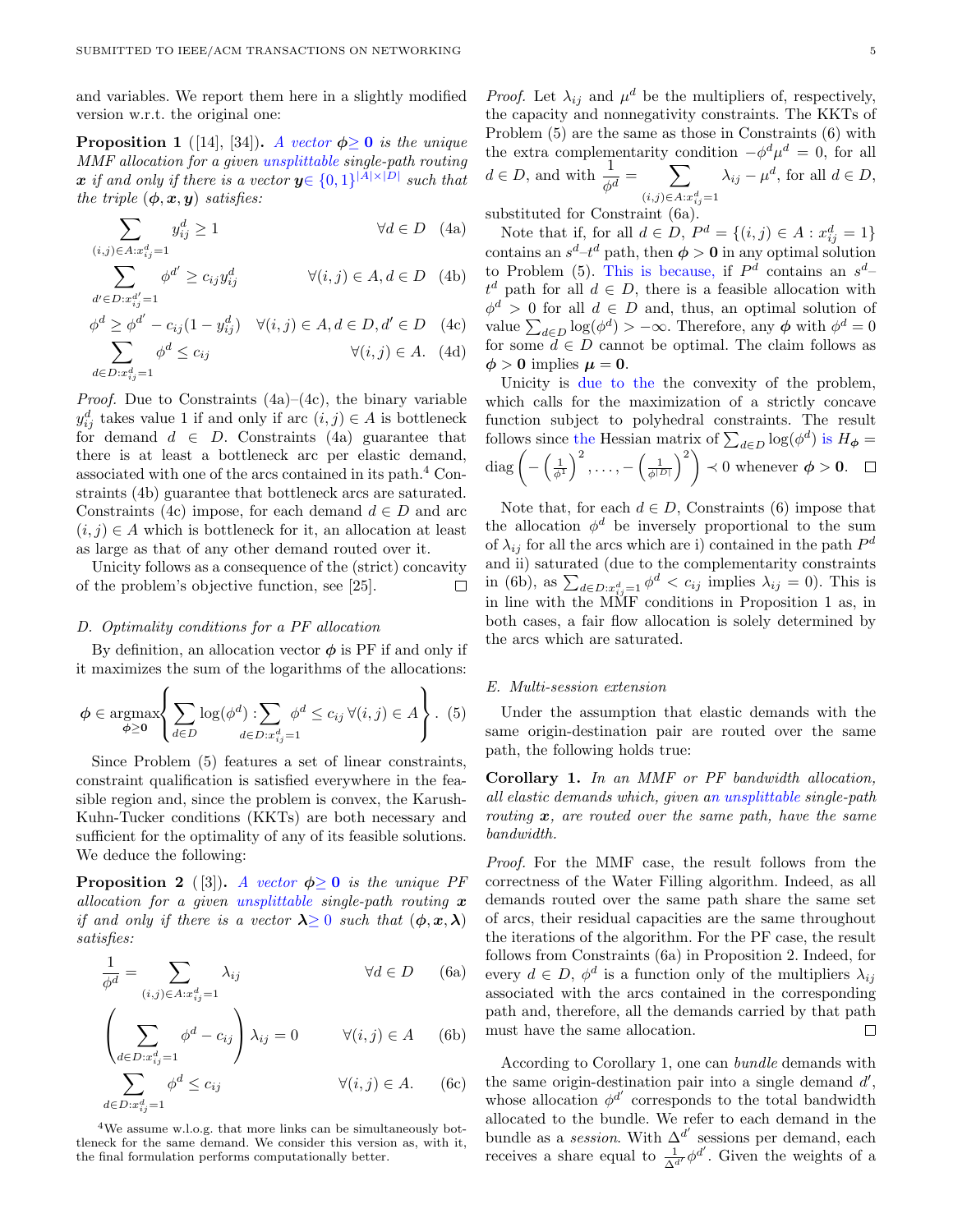set of sessions  $d \in D'$ , the weight of the demand in which they are bundled is  $w^{d'} = \sum_{d \in D'} \frac{\phi^{d'}}{\Delta^{d'}}$ .

# V. On the difference between bilevel and single-level traffic engineering

The current practice for network operators when facing traffic engineering problems with elastic demands is to ignore the bilevel (two-player) aspect of the problem, assuming that they can maximize their network utility function by simultaneously determining both the routing and the bandwidth allocation.<sup>5</sup> This corresponds to solving the following problem:

#### Single-level Traffic Engineering (STE):

Given a directed graph  $G = (V, A)$  with vertex set V and arc (link) set A, a capacity function  $c : A \to \mathbb{Z}^+ \setminus \{0\},\$ and a set D of elastic demands with, for each  $d \in D$ , the corresponding origin-destination pair  $(s^d, t^d)$ , a weight  $w<sup>d</sup> \in \mathbb{R}^+$  and no predetermined bandwidth requirements, find an unsplittable single-path routing and a bandwidth allocation  $\phi = {\phi^d}_{d\in D}$  which maximize the network utility function  $U(\boldsymbol{\phi}) = \sum_{d \in D} w^d \phi^d$ .

STE ignores that, with elastic demands, the bandwidth allocation is independently determined by the congestion control mechanism. Therefore, it is only when the routing found by solving STE is implemented in the network that the network operator can realize that a different bandwidth allocation has been enforced on the chosen routing paths, leading to a different utility-function value.

In the following, we refer as STE+MMF and STE+PF to the two-step approach in which, after an unsplittable single-path routing  $x$  has been found by solving STE, an appropriate MMF or PF allocation is recomputed according to the congestion control protocol at hand.

An important question which naturally arises is quantifying the worst-case difference in terms of utility function value between solutions to the bilevel problems BTE-FBA-MMF or BTE-FBA-PF and those provided by STE+MMF or STE+PF. The following result highlights the danger of neglecting the bilevel aspect of traffic engineering with elastic demands.

Theorem 1. In the worst case, the loss in utility-function value determined by choosing, when tackling either BTE-FBA-MMF or BTE-FBA-PF, a routing that is optimal for STE and then recomputing an MMF or PF allocation for that routing a posteriori can be arbitrarily large and it can increase at least linearly w.r.t. the size and capacity of the network.

Proof. To prove the result, we consider the instance depicted in Figure 1. Note that all demands but  $(v, w)$ , namely, demands  $(v, a_1), (a_1, a_2), \ldots, (a_{k-1}, w)$  and demands  $(v, b_1), (b_1, b_2), \ldots, (b_{\ell-1}, w)$ , can be routed over a unique path consisting of a single arc. Demand  $(v, w)$  can be routed over the upper path (we refer to it as " $up$ ") or over the lower path (we refer to it as "down").



Fig. 1. A parametric instance with  $k + \ell$  nodes,  $k + \ell$  arcs (thick), and  $k + \ell + 1$  demands (dotted), with capacities c and d.

First, we need to determine the bandwidth allocations for the two possible routings of demand  $(v, w)$ . Since these routings are topologically symmetrical, it suffices to look for an MMF or a PF bandwidth allocation for the subinstance reported in Figure 2.



and  $k+1$  demands (dotted):  $(v, a_1), (a_1, a_2), \ldots, (a_k, w)$ , and  $(v, w)$ .

According to the analysis of Section IV, we deduce that, as a consequence of the Water Filling algorithm, the unique MMF allocation for the subinstance in Figure 2 is:

$$
\phi^{vw} = \frac{1}{2}c \qquad \phi^{ij} = \frac{1}{2}c \quad \forall (i, j) \in A. \tag{7}
$$

As to the PF case, according to Proposition 2 a bandwidth allocation  $\phi \geq 0$  satisfying the capacity constraints is PF if and only if there is a vector  $\lambda \geq 0$  such that:

φ

$$
\phi^{vw} + \phi^{ij} = c \qquad \qquad \forall (i, j) \in A \qquad (8a)
$$

$$
\phi^{ij} = \frac{1}{\lambda_{ij}} \qquad \forall (i, j) \in A \qquad (8b)
$$

$$
^{vw} = \frac{1}{\sum_{(ij)\in A} \lambda_{ij}}.\tag{8c}
$$

Equations (8a) correspond to Constraints (6c) in Proposition 2 imposed as equations (this is correct as any  $\phi$  not saturating all arcs in Figure 2 cannot maximize  $\sum_{d\in D} \log(\phi^d)$ —by increasing the allocation on all the nonsaturated arc by some  $\epsilon > 0$ , a larger  $\sum_{d \in D} \log(\phi^d)$ would be obtained). From Equations  $(8a)$  we deduce  $\phi^{ij} = c - \phi^{vw}$ , which, due to Equations (8b), implies  $\lambda_{ij} = \frac{1}{c - \phi^{vw}}$ . Substituting  $\frac{1}{c - \phi^{vw}}$  for  $\lambda_{ij}$  in Equation (8c), one obtains  $\phi^{vw} = \frac{1}{k \frac{1}{c - \phi^{vw}}} = \frac{c - \phi^{vw}}{k}$  which, after collecting  $\phi^{vw}$ , shows that  $\phi^{vw} = \frac{1}{k+1}c$ . The latter, combined with Equations (8a), allows us to conclude  $\phi^{ij} = \frac{k}{k+1}c$ . Overall, we have the following unique PF allocation:

$$
\phi^{vw} = \frac{1}{k+1}c \qquad \phi^{ij} = \frac{k}{k+1}c \quad \forall (i,j) \in A. \tag{9}
$$

We remark that  $(9)$  illustrates a typical property of PF allocations: demands with longer routing paths such as

<sup>5</sup>From a bilevel programming perspective, this is the same as solving the so-called *high-point relaxation* of a bilevel problem, in which the argmax constraint accounting for the optimality of the second-level solution is discarded.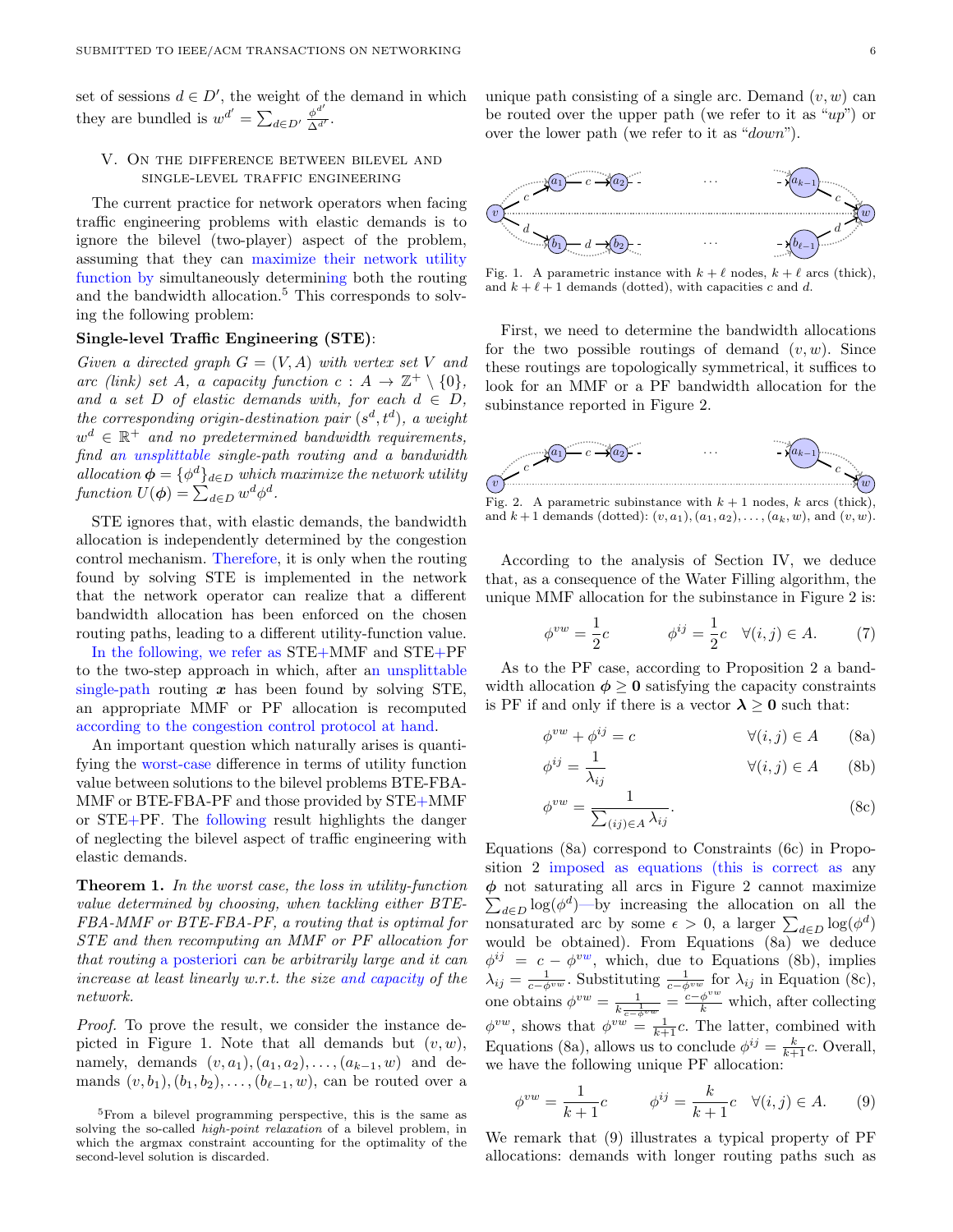$(v, w)$  are likely to receive a smaller bandwidth [24]. This is not the case for MMF allocations, as suggested by (7).

From (7) and (9), we deduce the following closed-form bandwidth allocations:

| Problem     | path | v,w | $a_i, a_{i+1}$ |  |
|-------------|------|-----|----------------|--|
| BTE-FBA-MMF | up   |     |                |  |
| BTE-FBA-MMF | down |     |                |  |
| BTE-FBA-PF  | up   |     |                |  |
| BTE-FBA-PF  | down |     |                |  |

The total throughput with each of the two routings  $(up)$ or down) and two fairness paradigms (MMF or PF) is thus:

$$
up_{\text{MMF}} = \frac{1}{2}c + \frac{1}{2}kc + \ell d
$$
 (10a)

$$
down_{\text{MMF}} = \frac{1}{2}d + kc + \frac{1}{2}\ell d\tag{10b}
$$

$$
up_{\rm PF} = \frac{1}{k+1}c + \frac{k^2}{k+1}c + \ell d \tag{10c}
$$

$$
down_{\rm PF} = \frac{1}{\ell+1}d + kc + \frac{\ell^2}{l+1}d.
$$
 (10d)

Let  $\ell = c - 2$ ,  $d = \frac{c}{10} + 5$ ,  $k = d - 1 = \frac{c}{10} + 4$ . With few algebraic manipulations, we obtain the following two utility function differences for the two fairness paradigms:

$$
up_{\text{MMF}} - down_{\text{MMF}} = \frac{17}{20}c - \frac{15}{2}
$$
 (11a)

$$
down_{\rm PF} - up_{\rm PF} = \frac{9c^3 + 193c^2 - 2500c + 7500}{10c^2 + 490c - 500}.
$$
 (11b)

Since both functions are strictly positive for  $c \geq 9$ , we deduce that, for  $c \geq 9$ , up is the unique optimal routing for BTE-FBA-MMF and down is the unique optimal routing for BTE-FBA-PF.<sup>6</sup>

In STE, since  $\phi^{vw} = 0$  is feasible we have the following bandwidth allocations:

| problem | path | $(v, w)$ | $(a_i, a_{i+1})$ | $(b_i, b_{i+1})$ |
|---------|------|----------|------------------|------------------|
| STE     | up   | 0        | c                | d                |
| STE     | down | 0        | c                | d                |

 $\overline{a}$ 

Both routings up and down are optimal for STE. When coupled with an a posteriori fair allocation, their total throughput is  $up_{\text{MMF}}$ ,  $down_{\text{MF}}$  for the MMF case and  $up_{\text{PF}}, down_{\text{PF}}$  for the PF case. If down is selected as an optimal solution to STE, in the MMF case after the reallocation we have a throughput of  $down_{\text{MMF}}$  which, when compared to the optimal throughput obtained with BTE-FBA-MMF, leads to a difference of  $up_{\text{MMF}}$  –  $down_{\text{MMF}}$ as in Equation (11a). If  $up$  is selected, in the PF case after the reallocation we have a throughput of  $up_{PF}$ which, we compared to BTE-FBA-PF, leads to a difference of  $down_{PF} - up_{PF}$  as in Equation (11b). To prove the claim of the theorem, it now suffices to observe that  $\lim_{c\to\infty} up_{\text{MMF}} - down_{\text{MMF}} = \infty$  and  $\lim_{c\to\infty} down_{\text{PF}} \Box$  $up_{PF} = \infty.$ 

For completeness, we report the following result concerning the worst-case difference in terms of network utility function between solutions to BTE-FBA-MMF or BTE-FBA-PF and solutions to MMF overall or PF overall, i.e., the problems where one looks for both a routing  $x$  and an allocation  $\phi$  which are together MMF or PF.

**Theorem 2.** The difference in terms of utility between solutions to BTE-FBA-MMF or BTE-FBA-PF and optimal solutions to MMF overall or PF overall can be arbitrarily large and it can increase with the number of demands.

Proof. Consider the example in Figure 3. The graph contains  $k = |D|$  origin-destination pairs, capacity 1 for the arcs  $(a_i, b_i), i = 2, \ldots, k$ , capacity  $k(1 + \delta)$  for the arc  $(a_1, b_1)$ , with  $\delta > 0$ , and an arbitrarily large capacity for the other arcs. It is easy to verify that  $\phi = (1, \ldots, 1, k(1 +$ δ)), with a total throughput of  $k(1 + \delta) + k - 1$ , is an optimal solution to both BTE-FBA-MMF and BTE-FBA-PF. It can also be verified that  $\phi = (1 + \delta, \ldots, 1 + \delta)$ , with a total throughput of  $k(1 + \delta)$ , is an optimal solution to both MMF overall and PF overall. Indeed, in the MMFoverall case, it is clear that, by routing any set of demands with indices  $\ell \in D \setminus \{1\}$  over the corresponding paths  $s_{\ell}$ –  $t_{\ell}$ , such demands would receive an allocation smaller than  $1 + \delta$ —and, thus, the solution would not be optimal. A similar observation holds also for the PF-overall case for a sufficiently large  $k$ . The difference in throughput between the optimal solution to BTE-FBA-MMF and BTE-FBA-PF and that to MMF overall and PF overall is equal to  $k-1$ . The claim is obtained by driving k to infinity.  $\Box$ 



Fig. 3. Instance used to prove Theorem 2.

#### VI. Solving BTA-FBA-MMF

In this section, we derive a single-level Mixed-Integer Linear Programming (MILP) reformulation for BTE-FBA-MMF which allows for solving the problem with state-of-the-art MILP solvers.

#### A. Single level MILP formulation

To arrive at a computationally manageable single-level reformulation for BTE-FBA with an MMF allocation, we first reformulate the MMF optimality conditions in Proposition 1 so as to remove, from Constraints (4b) and (4d), the dependence on  $x_{ij}^d$  from the indices over which the summations run.

<sup>6</sup> For  $c = \{30, 40, ..., 90\}$  and  $(c, d, k, \ell) \in \mathbb{N}^4$ , it can be shown, empirically, that our choice of parameters also maximizes  $min\{up_{\text{MMF}} - down_{\text{MMF}}, down_{\text{PF}} - up_{\text{PF}}\}.$  We omit the details for the sake of brevity.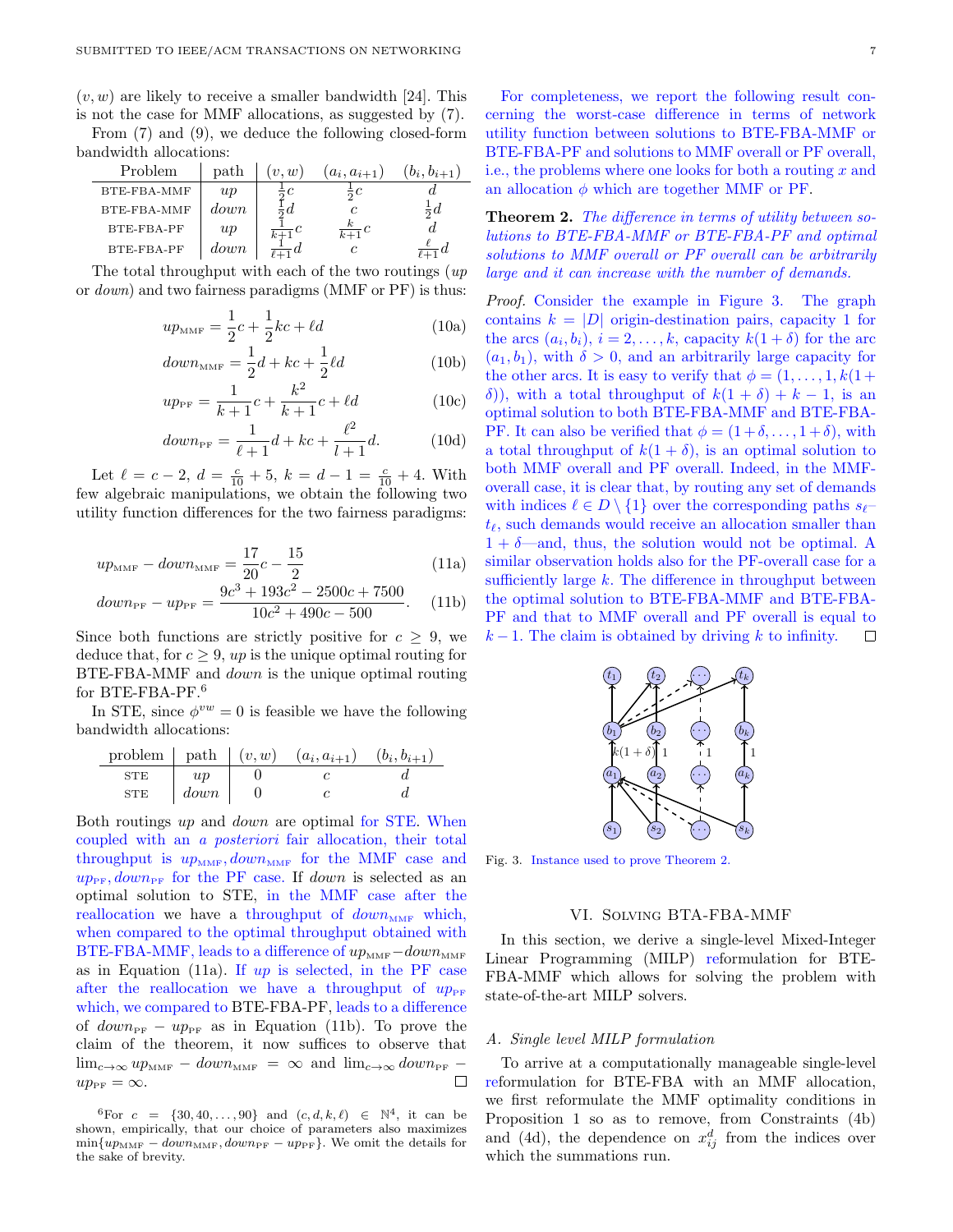For every  $(i, j) \in A$  and  $d \in D$ , we introduce the auxiliary flow variable  $f_{ij}^d$  and a set of constraints stemming from the well-known McCormick's envelope [35], Constraints (12e)–(12g), which guarantee that  $f_{ij}^d$  be equal to  $\phi^d$  if  $x_{ij}^d = 1$  and to 0 otherwise. This allows us to recast the MMF optimality conditions in Proposition 1 with linear constraints and mixed-integer variables:

**Corollary 2.** A vector  $\phi \geq 0$  is the unique MMF allocation for a given unsplittable single-path routing  $x$  if and only if there are two vectors  $y \in \{0,1\}^{|A| \times |D|}$ ,  $f \ge 0$  such that  $(\boldsymbol{\phi}, \boldsymbol{x}, \boldsymbol{y}, \boldsymbol{f})$  satisfies:

$$
\sum_{(i,j)\in A} y_{ij}^d \ge 1 \qquad \qquad \forall d \in D \quad (12a)
$$

$$
\sum_{d' \in D} f_{ij}^{d'} \ge c_{ij} y_{ij}^d \qquad \forall (i, j) \in A, d \in D \quad (12b)
$$

$$
\phi^d \ge \phi^{d'} - c_{ij}(1 - y_{ij}^d) \qquad \forall (i, j) \in A, d, d' \in D \quad (12c)
$$
  

$$
\sum f_{ij}^d \le c_{ij} \qquad \forall (i, j) \in A \quad (12d)
$$

$$
\overline{d\in D}
$$
\n
$$
f_{ij}^d \le c_{ij} x_{ij}^d \qquad \qquad \forall (i, j) \in A, d \in D \quad (12e)
$$

 $f_{ij}^d \leq \phi$  $\forall (i, j) \in A, d \in D$  (12f)

$$
\begin{array}{ccc}\n \overline{y} & \overline{y} & \overline{y} \\
 \overline{y} & \overline{y} & \overline{y} \\
 \overline{y} & \overline{y} & \overline{y} \\
 \overline{y} & \overline{y} & \overline{y} \\
 \overline{y} & \overline{y} & \overline{y} \\
 \overline{y} & \overline{y} & \overline{y} \\
 \overline{y} & \overline{y} & \overline{y} \\
 \overline{y} & \overline{y} & \overline{y} \\
 \overline{y} & \overline{y} & \overline{y} \\
 \overline{y} & \overline{y} & \overline{y} \\
 \overline{y} & \overline{y} & \overline{y} \\
 \overline{y} & \overline{y} & \overline{y} \\
 \overline{y} & \overline{y} & \overline{y} \\
 \overline{y} & \overline{y} & \overline{y} \\
 \overline{y} & \overline{y} & \overline{y} \\
 \overline{y} & \overline{y} & \overline{y} \\
 \overline{y} & \overline{y} & \overline{y} \\
 \overline{y} & \overline{y} & \overline{y} \\
 \overline{y} & \overline{y} & \overline{y} \\
 \overline{y} & \overline{y} & \overline{y} \\
 \overline{y} & \overline{y} & \overline{y} \\
 \overline{y} & \overline{y} & \overline{y} \\
 \overline{y} & \overline{y} & \overline{y} \\
 \overline{y} & \overline{y} & \overline{y} \\
 \overline{y} & \overline{y} & \overline{y} \\
 \overline{y} & \overline{y} & \overline{y} \\
 \overline{y} & \overline{y} & \overline{y} \\
 \overline{y} & \overline{y} & \overline{y} \\
 \overline{y} & \overline{y} & \overline{y} \\
 \overline{y} & \overline{y} & \overline{y} \\
 \overline{y} & \overline{y} & \overline{y} \\
 \overline{y} & \overline{y} & \overline{y} \\
 \overline{y} & \overline{y} & \overline{y} \\
 \overline{y} & \overline{y} & \overline{y} \\
 \overline{y} & \overline{y} & \overline{y} \\
 \overline{y} & \overline{y} & \overline
$$

$$
f_{ij}^d \ge \phi^d - \max_{(i,j)\in A} \{c_{ij}\}(1 - x_{ij}^d) \ \ \forall (i,j) \in A, d \in D. \tag{12g}
$$

Proof. Constraints (12b), (12d) are a reformulation of Constraints (4b), (4d) written in terms of  $f_{ij}^d$  instead of  $\phi^d$  and  $x_{ij}^d$ . Constraints (12e)–(12g), together with the nonnegativity of  $\phi$ , are a slightly tighter version of the McCormick's envelope constraints applied to  $f_{ij}^d = \phi^d x_{ij}^d$ . They differ from the standard ones as Constraints (12e) are a tightened version of the original McCormick constraints  $f_{ij}^d \n\t\leq \max_{(i,j)\in A} \{c_{ij}\} x_{ij}^d$ . They are obtained by introducing the tighter upper bound  $c_{ij}$  on  $x_{ij}^d$  in lieu of the weaker upper bound  $\max_{(i,j)\in A} \{c_{ij}\}\$  on  $f_{ij}^d$ .  $\Box$ 

# B. Subtour elimination for BTE-FBA-MMF

It is crucial to remark that Proposition 1 and Corollary 2 hold only under the assumption that  $x$  encode an unsplittable single-path routing. Formally speaking, any routing which is feasible for Constraints (2b) and (2c) can be decomposed, for each demand  $d \in D$ , into an  $s^d$ -t<sup>d</sup> path  $P^d$ carrying flow  $f_{ij}^d = \phi^d$  for all  $(i, j) \in P^d$ , plus a (possibly nonempty) set of subtours  $S_1^d, \ldots, S_{\tau}^d$ , for some  $\tau \in \mathbb{N} \cup \{0\}$ . Each subtour  $S^d$  is a circuit  $(v_1, v_2), \ldots, (v_{k-1}, v_1)$  also carrying, due to Constraints (12e)–(12g), a flow  $f_{ij}^d = \phi^d$ for all  $(i, j) \in S^d$ .

The example depicted in Figure 4 illustrates that, if a routing contains subtours, a bandwidth allocation satisfying the conditions in Proposition 1 and Corollary 2 does not need to be MMF.

**Example 1.** The instance in Figure  $\ddot{4}$  admits a unique unsplittable single-path routing  $x$  (without subtours) whose MMF allocation vector is  $\phi_{\scriptscriptstyle MMF} = (\frac{1}{2}, \frac{1}{2}, \frac{1}{2})$ , with a total throughput of  $\frac{3}{2}$ . Assume that no subtour elimination constraints are imposed on x and that  $\bar{c} \in (0, \frac{1}{2})$ . Consider demand  $d = 3$  from node 1 to node 3. Assume that  $x^3$ 



Fig. 4. An instance containing a subtour which, if not prevented from the routing  $x$ , allows for an allocation  $\phi$  which is not MMF in spite of satisfying the conditions in Proposition 1 or Corollary 2.

contains the 1-3 path given by  $x_{12}^3 = x_{23}^3 = 1$ , together with the subtour given by  $x_{45}^3 = x_{56}^3 = x_{64}^3 = 1$ , and let  $\phi^3 = \bar{c}$ , so that all subtour arcs are saturated. Let either arc  $(4, 5)$ ,  $(5, 6)$ , or  $(6, 4)$  be bottleneck for demand  $d = 3$ , *i.e.*, let either  $y_{45}^3 = 1$ ,  $y_{56}^3 = 1$ , or  $y_{64}^3 = 1$ . This way, the same capacity  $\bar{c}$  is subtracted from the arcs  $(1, 2)$  and  $(2, 3)$ , leaving a residual capacity of  $1 - \bar{c}$  on both of them. Since  $y_{12}^1 = y_{23}^2 = 1$ , such capacity is fully allocated to demands  $d = 1$  and  $d = 2$ . Overall, we obtain  $\phi = (1 - \bar{c}, 1 - \bar{c}, \bar{c})$ , with a total throughput of  $2 - \bar{c}$ , which is larger than  $\frac{3}{2}$ . Clearly  $\phi$  is not MMF as its smallest allocation, of value  $\overline{c}$ , is smaller than the smallest allocation, of value  $\frac{1}{2}$ , of  $\phi_{\scriptscriptstyle MMF}$ .

The example shows that, due to the bilevel nature of BTE-FBA-MMF, if subtours are not explicitly prevented one could include them in the routing  $x$  so to force the second level problem towards a solution which, while having a higher utility function value, is not MMF in spite of satisfying the conditions in Proposition 1 and Corollary 2. This is in contrast with most of the classical single-level traffic engineering problems where subtours, due to consuming arc capacity without carrying any extra flow from the origins to the destinations, have no impact neither on the feasibility nor on the optimality of the solution and, hence, can be discarded in post-processing.

To prevent subtours, instead of adding Constraints (2d), whose number grows exponentially with the number of nodes, we derive a compact (polynomial size) formulation by introducing an additional set of variables and constraints. We achieve this by adapting the multicommodity flow extended formulation proposed in [36] for the Traveling Salesman Problem (TSP). Denoting by  $P<sup>d</sup>$  the path used for demand  $d \in D$ , the idea is preventing subtours from arising by forcing the origin  $s^d$  to send an auxiliary multicommodity flow to each intermediate node visited by  $P^d$ . Let  $V^d := V \setminus \{s^d\}$ , let the binary variable  $\psi^d_h$  be equal to 1 if and only if path  $P^d$  visits node  $h \in V^d$ , and let the continuous variable  $q_{ijh}^d$  represent the auxiliary flow from  $s^d$  to  $h \in V^d$  (equal to 0 if  $\psi_h^d = 0$ ). Consider the following constraints, with  $q \in [0,1]^{|D| \times |A| \times |V|}$  and  $\boldsymbol{\psi} \in \{0,1\}^{|D| \times |V|}$ :

$$
\sum_{(i,h)\in A} x_{ih}^d = \psi_h^d \qquad \forall d \in D, h \in V^d \qquad (13a)
$$

$$
\sum_{(i,j)\in A} q_{ijh}^d - \sum_{(j,i)\in A} q_{jih}^d = \begin{cases} \psi_h^d & \text{if } i = s^d \\ -\psi_h^d & \text{if } i = h \\ 0 & \text{otherwise} \end{cases}
$$

$$
\forall d \in D, h \in V^d, i \in V \qquad (13b)
$$

$$
q_{ijh}^d \le x_{ij}^d \qquad \qquad \forall d \in D, (i, j) \in A, h \in V^d \qquad (13c)
$$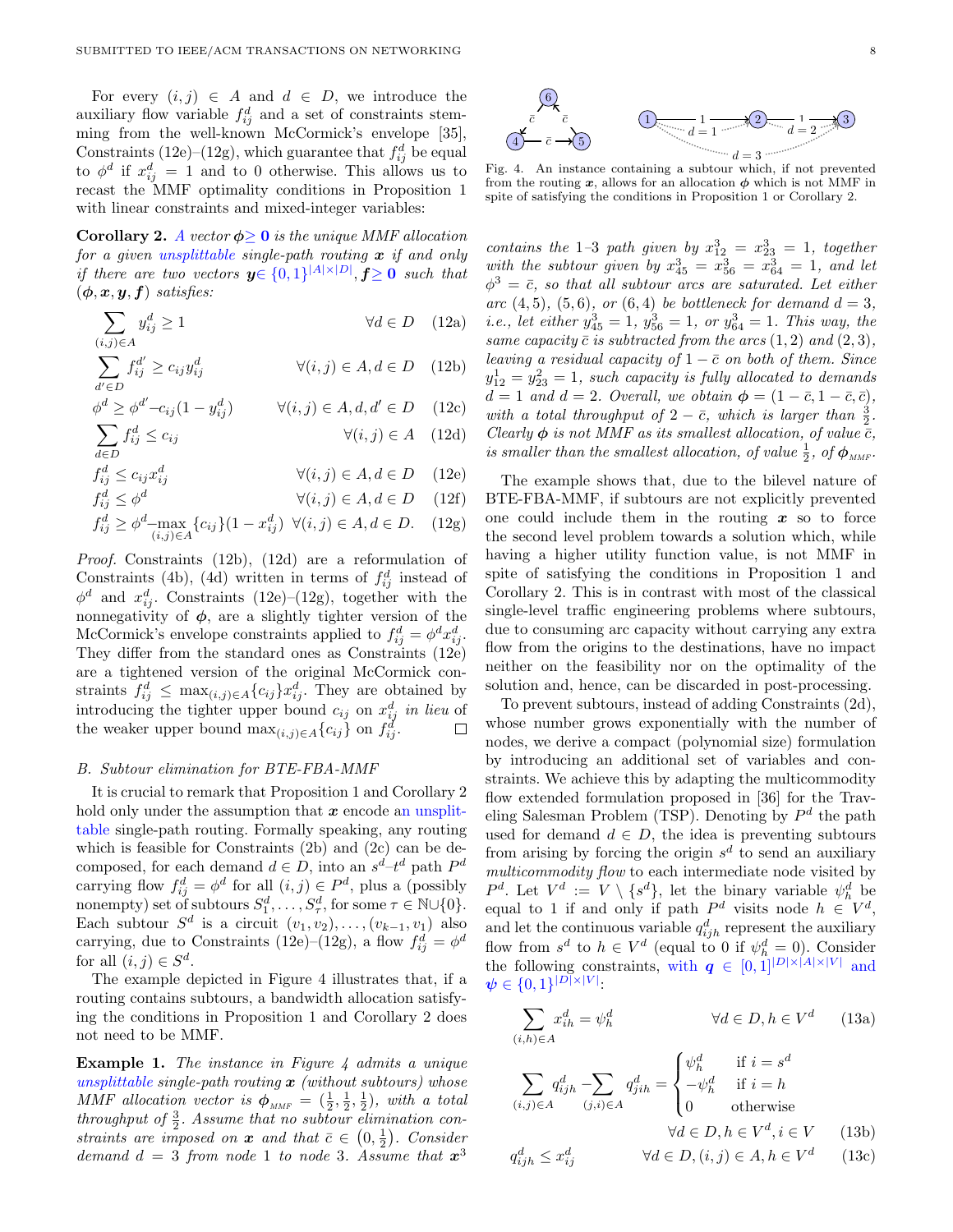$$
q_{ijh}^d \le \psi_h^d \qquad \forall d \in D, (i, j) \in A, h \in V^d. \tag{13d}
$$

Constraints (13a) guarantee that  $\psi_h^d$  be equal to 1 if and only if the path for demand  $d \in D$  visits node  $h \in V^d$ . Constraints (13b) are flow conservation constraints on the multicommodity flow  $q_{ijh}^d$  from  $s^d$  to  $h \in V^d$ , carrying one unit of flow from  $s^d$  to  $h \in V^d$  if  $\psi_h^d = 1$ . Constraints (13c) prevent the flow vector  $q_h^d = (q_{ijh}^d)_{(ij)\in A}$ from using any arcs not present in the routing specified by the routing vector  $x^d$  for the corresponding demand  $d \in D$ . Constraints (13d) prevent the existence of any multicommodity flow from  $s^d$  to  $h \in V^d$  if  $\psi_h^d = 0$ , i.e., whenever the path  $P<sup>d</sup>$  does not visit node h in the routing encoded by  $x$ .

With this extended formulation, we have all the ingredients for a polynomial-size single-level MILP formulation for BTE-FBA-MMF.

# C. Complete single-level MILP reformulation

To tighten the linear programming relaxations of our single-level reformulation for BTE-FBA-MMF, we introduce the following valid (in)equalities:

$$
\sum_{(i,j)\in A} f_{ij}^d - \sum_{(j,i)\in A} f_{ji}^d = \begin{cases} \phi^d & \text{if } i = s^d \\ -\phi^d & \text{if } i = t^d \ \forall i \in V, d \in D \ (14a) \\ 0 & \text{otherwise} \end{cases}
$$

$$
\phi^d \ge \frac{\min_{(i,j)\in A} \{c_{ij}\}}{|D|} \qquad \forall d \in D. \ (14b)
$$

Constraints (14a) are flow conservation constraints which are clearly valid for  $f$  due to the latter being componentwise equal to  $\phi^d x_{ij}^d$  and x itself being subject to flow conservation constraints. Constraints (14b) are valid inequalities imposing a lower bound on  $f_{ij}^d$  tighter than 0, achieved in the worst case where all the demands in D are simultaneously routed over the same arc  $(i, j) \in A$ .

To reduce the overall number of constraints without hindering the tightness of the formulation, we introduce  $u \geq 0$  and reformulate Constraints (12c) as:

$$
u_{ij} \ge f_{ij}^d \qquad \qquad \forall (i, j) \in A, d \in D \qquad (15a)
$$

$$
f_{ij}^d \ge u_{ij} - c_{ij}(1 - y_{ij}^d) \qquad \forall (i, j) \in A, d \in D,
$$
 (15b)

where  $u_{ij}$  is a new continuous variable accounting, for each  $(i, j) \in A$ , for the flow of the largest demand carried by link  $(i, j) \in A$ . The inequalities are obtained by multiplying the left and right-hand sides of Constraint (12c) by  $x_{ij}^d$  and substituting  $f_{ij}^d$  for  $\phi^d x_{ij}^d$ . This way, constraint  $\phi^d \geq \phi^{d'}$  $c_{ij}(1-y_{ij}^d)$  is restated as  $f_{ij}^d \geq f_{ij}^{d'} - c_{ij}(1-y_{ij}^d)$  for all  $d, d' \in$  $D, (i, j) \in A$ . This allows for a smaller formulation: while the number of Constraints (12c) is quadratic in the number of demands, the number of Constraints (15a) and (15b) is only linear in the number of demands.

The complete single-level MILP formulation for BTE-FBA-MMF consists of  $(2a)-(2c)$ ,  $(12a)-(12g)$ ,  $(13a)$  $(13d)$ ,  $(14a)$ – $(14b)$ , with  $(12c)$  substituted for  $(15a)$ – $(15b)$ . We report it in its entirety in Appendix A.

#### VII. Solving BTE-FBA-PF

In this section, we show how to derive a single-level bilinear reformulation for BTE-FBA-PF and, then, an approximate, linearized MILP reformulation.

# A. Reformulation of the PF optimality conditions

To bring the optimality conditions for a PF allocation (Proposition 2) into a more suitable form, we proceed as for BTE-FBA-MMF by introducing a variable  $f_{ij}^d$  for each  $(i, j) \in A$  and  $d \in D$ , and a set of constraints guaranteeing  $f_{ij}^d = \phi^d x_{ij}^d$  in order to remove the dependence on  $x_{ij}^d$ from the index sets in Constraints  $(6a)–(6c)$ . We recast Proposition 2 as follows:

**Corollary 3.** A vector  $\phi \geq 0$  is the unique PF allocation for a given unsplittable single-path routing  $x$  if and only if there are two vectors  $\lambda, f \geq 0$  such that  $(\phi, x, \lambda, f)$ satisfies:

$$
\sum_{(i,j)\in A} f_{ij}^d \lambda_{ij} = 1 \qquad \qquad \forall d \in D \quad (16a)
$$

$$
\left(\sum_{d \in D} f_{ij}^d - c_{ij}\right) \lambda_{ij} = 0 \qquad \forall (i, j) \in A \quad (16b)
$$

$$
\sum_{d \in D} f_{ij}^d \le c_{ij} \qquad \qquad \forall (i, j) \in A \quad (16c)
$$

$$
f_{ij}^d \le c_{ij} x_{ij}^d \qquad \qquad \forall (i, j) \in A, d \in D \quad (16d)
$$

$$
f_{ij}^d \le \phi^d \qquad \qquad \forall (i, j) \in A, d \in D \quad (16e)
$$

$$
f_{ij}^d \ge \phi^d - \max_{(i,j)\in A} \{c_{ij}\}(1 - x_{ij}^d) \quad \forall (i,j) \in A, d \in D. \tag{16f}
$$

Proof. Constraints (16a) and (16b) are obtained from Constraints (6a) and (6b) by restating the latter as, respectively,  $\phi^d \left( \sum_{(i,j) \in A} x_{ij}^d \lambda_{ij} \right) = 1$  and  $\left(\sum_{d\in D} x_{ij}^d \phi^d - c_{ij}\right) \lambda_{ij} = 0$  and, then, substituting  $f_{ij}^d$  for  $\phi^d x_{ij}^d$ . Constraints (16c) are a reformulation of Constraints (6c). Constraints (16d)–(16f), together with the nonnegativity of  $f$ , are McCormick envelope constraints guaranteeing  $f_{ij}^d = \phi^d x_{ij}^d$ . Due to  $x_{ij}^d$  being a binary variable, these constraints yield an exact reformulation of the bilinear constraint  $f_{ij}^d = \phi^d x_{ij}^d$ .

Note that the optimality conditions in Corollary 3 are nonlinear and nonconvex due to the presence of the bilinear products  $f_{ij}^d \lambda_{ij}$  in Constraints (16a) and (16b). Before elaborating on how to handle this nonlinearity, let us discuss on the impact of subtours.

# B. Subtour elimination in BTE-FBA-PF

As for BTE-FBA-MMF, Proposition 2 and Corollary 3 hold only under the assumption that  $x$  encode an unsplittable single-path routing. Thus, a correct BTE-FBA-PF formulation must explicitly prevent subtours. Consider the following example.

**Example 2.** The instance in Figure  $\frac{1}{4}$  admits a unique unsplittable single-path routing  $x$  (without subtours) whose *PF* allocation is  $\phi_{PF} = (1 - \frac{1}{3}, 1 - \frac{1}{3}, \frac{1}{3})$ , with a total throughput of  $2-\frac{1}{3}$  (see Appendix C). Let  $\overline{c} < \frac{1}{3}$ . Consider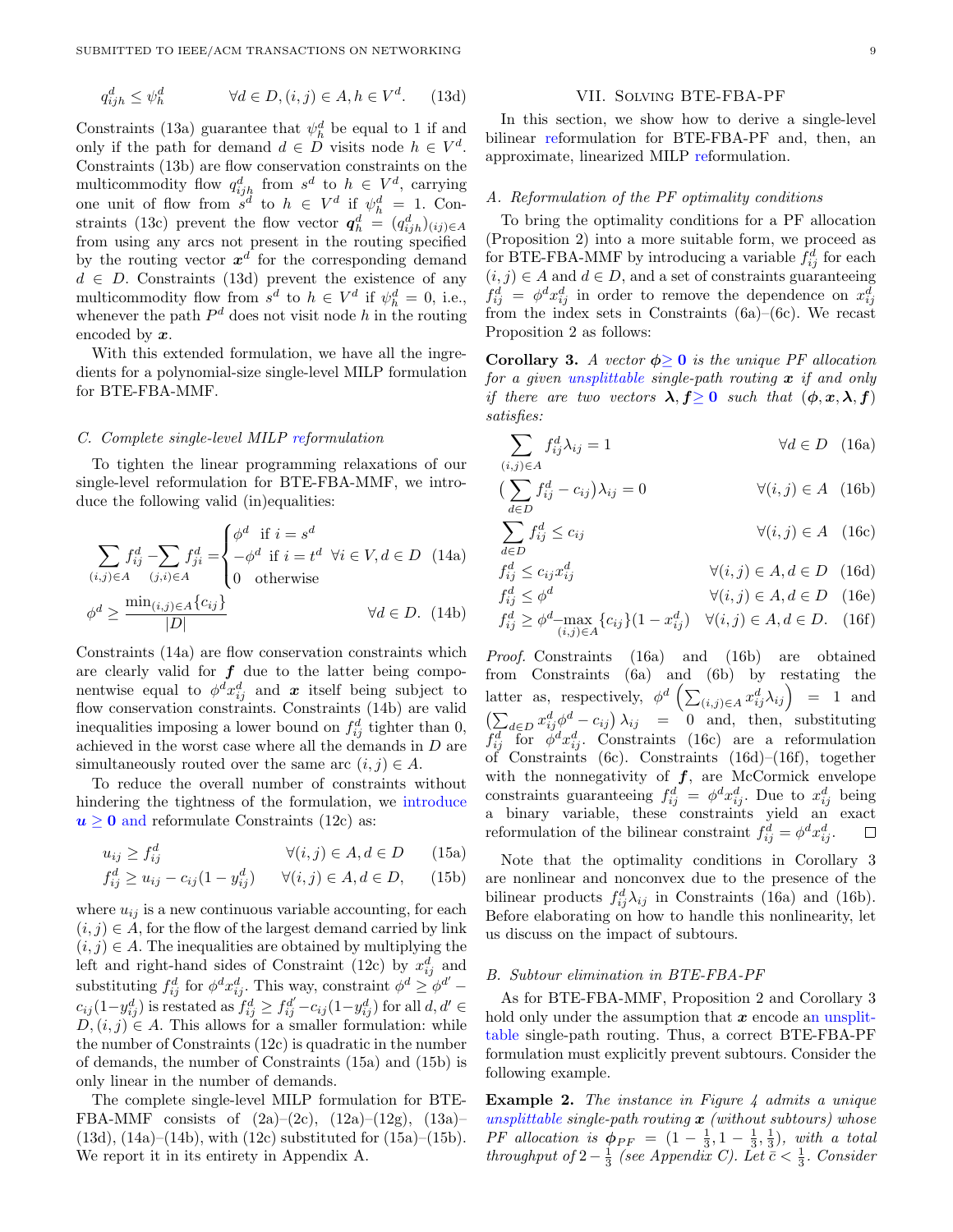demand  $d = 3$  from node 1 to node 3. Assume that  $x^3$ contains the 1-3 path given by  $x_{12}^3 = x_{23}^3 = 1$ , together with the subtour given by  $x_{45}^3 = x_{56}^3 = x_{64}^3 = 1$ . Due to the conditions in Proposition 2 (see Appendix C), we deduce the allocation  $\phi = (1-\bar{c}, 1-\bar{c}, \bar{c})$ , with a larger total throughput  $2 - \bar{c} > 2 - \frac{1}{3}$ . Such allocation is not PF though, as  $\log(1-\bar{c}) + \log(1-\bar{c}) + \log(\bar{c}) < \log(1-\frac{1}{3}) + \log(1-\frac{1}{3}) + \log(\frac{1}{3})$ for  $c < \frac{1}{3}$ .

Although we could adapt to BTE-FBA-PF the same subtour elimination technique we used for BTE-FBA-MMF, we propose here an alternative (and almost surprising) way of preventing subtours which entirely relies on the bilevel nature of BTE-FBA-PF. For the purpose, we introduce the following alternative version of Problem (5) (the PF allocation problem):

$$
(\phi, f) \in \n\begin{cases}\n\sum_{d \in D} \log(\phi^d) : \\
\sum_{i,j \in A} f_{ij}^d - \sum_{(j,i) \in A} f_{ji}^d = \n\begin{cases}\n\phi^d & \text{if } i = s^d \\
-\phi^d & \text{if } i = t^d \\
0 & \text{otherwise} \\
\forall i \in V, d \in D \\
\sum_{d \in D} f_{ij}^d \le c_{ij} & \forall (i,j) \in A \\
f_{ij}^d \le c_{ij} x_{ij}^d & \forall (i,j) \in A, d \in D\n\end{cases}.\n\end{cases}
$$
\n(17)

This problem is a modified version of Problem (5) in which the second-level asks for determining not only  $\phi$ but also  $f$ . It is crucial to observe that, in this version, only three of the original four McCormick constraints are imposed on  $f$ . While Constraints (16d) and the nonnegativity of  $f$  are imposed explicitly and Constraints (16e) are implied by the new flow balance constraints on  $f$ , Constraints (16f) are not imposed at all. This way, while  $f_{ij}^d$  is still constrained to be 0 if  $x_{ij}^d = 0$  and to be equal to  $\phi^d$  on the  $s^d - t^d$  path  $P^d$  for all  $(i, j) \in A$  and  $d \in D$ , by not imposing Constraints (16f) its value is not forced to be equal to  $\phi^d$  on each subtour arc. This leads to the following result:

**Proposition 3.** Given a routing  $x$  possibly containing subtours, any optimal solution to Problem  $(17)$   $\phi$  coincides with the unique PF allocation for the unsplittable singlepath routing  $x'$  obtained by removing all subtours from  $x$ .

*Proof.* The claim is clearly satisfied if  $f_{ij}^d = 0$  for every  $(i, j)$  belonging to a subtour. Assume that, for some  $d \in D$ ,  $f_{ij}^d > 0$  for some arc  $(i, j)$  belonging to a subtour  $S^d$ . Two cases can arise. If  $x_{ij}^{d'} = 0$  for all  $d' \in D \setminus \{d\}$ , i.e., the arc  $(i, j)$  is only present in the subtour  $S^d$ , we can set  $f_{ij}^d = 0$  for all arcs in  $S^d$  without affecting  $\phi$  since subtours carry no additional flow from  $s^d$  to  $t^d$ . If  $x_{ij}^{d'} = 1$ for some  $d' \in D \setminus \{d\}$ , i.e., the arc  $(i, j)$  is contained in some path  $P^{d'}$ , the value of  $\phi^{d'}$  is limited by a tighter residual capacity on another arc  $(i', j') \in P^{d'}$ . This is because, if not,  $f_{ij}^d$  limits  $\phi^{d'}$  to  $c_{ij} - f_{ij}^{d'}$  and, by reducing the value of  $f_{ij}^d$  and, consequently, the flow on subtour  $S<sup>d</sup>$  (always possible, as subtours carry no additional flow

from  $s^d$  to  $t^d$ ),  $f_{ij}^{d'}$  and  $\phi^{d'}$  can be increased, leading to a larger value of  $\sum_{d \in D} \log(\phi^d)$ , thus contradicting the optimality of the solution to Problem (17). Therefore, if a subtour is present, it can be removed without affecting the bandwidth allocation  $\phi$ . The argument can be easily extended to the case with multiple subtours.  $\Box$ 

It follows that if, for a given demand d,  $f_{ij}^d > 0$  for all arcs  $(i, j)$  of a subtour, then the subtour is disjoint from any path  $P^{d'}$  for all  $d' \setminus \{d\}$  and, hence, we can set  $f_{ij}^d = 0$ for all the subtour arcs without loss of generality.

# C. Approximate MILP reformulation

In principle, one could state the KKT conditions for Problem (17) and derive from them an exact single-level reformulation for BTE-FBA-PF. Such a reformulation, however, would contain many bilinear terms involving continuous variables. Preliminary experiments revealed that, with this approach, only instances with up to 5 nodes are computationally tractable.

To tackle larger-size instances, we propose an approximate MILP reformulation for BTE-FBA-PF based on a piecewise-affine approximation of the term  $log(\phi^d)$  appearing in the second-level objective function  $\sum_{d \in D} \log(\phi^d)$ . We consider a piecewise-affine approximation with  $|H|$ pieces, with index set H. For each affine piece  $h \in H$ , let  $\alpha_h$  denote its slope and  $\beta_h$  its offset. See Figure 5 for an illustration.



Fig. 5. Piecewise-affine approximation of  $\log(\phi^d)$ .

First, we approximate Problem (17) by imposing that  $(\phi, f)$  be an optimal solution to the following Linear Programming (LP) problem:

$$
\max_{\eta} \sum_{\phi \ge 0} \eta^d \tag{18a}
$$

s.t.  $\eta^d \leq \alpha_h \phi$  $\in H$  (18b)  $\sum$  $(i,j) \in A$  $f_{ij}^d$  – $\sum$  $(j,i) \in A$  $f_{ji}^d =$  $\sqrt{ }$  $\int$  $\mathcal{L}$  $\phi^d$  if  $i = s^d$  $-\phi^d$  if  $i = t^d$ 0 otherwise  $\forall i \in V, d \in D$  (18c)  $\sum$ d∈D  $f_{ij}^d$  $\forall (i, j) \in A$  (18d)

$$
f_{ij}^d \le c_{ij} x_{ij}^d \qquad \qquad \forall (i, j) \in A, d \in d. \quad (18e)
$$

For each  $h \in H$ , Constraints (18b) ensure that  $\eta^d$  be upper bounded by the affine function  $\alpha_h \phi^d + \beta_h$  corresponding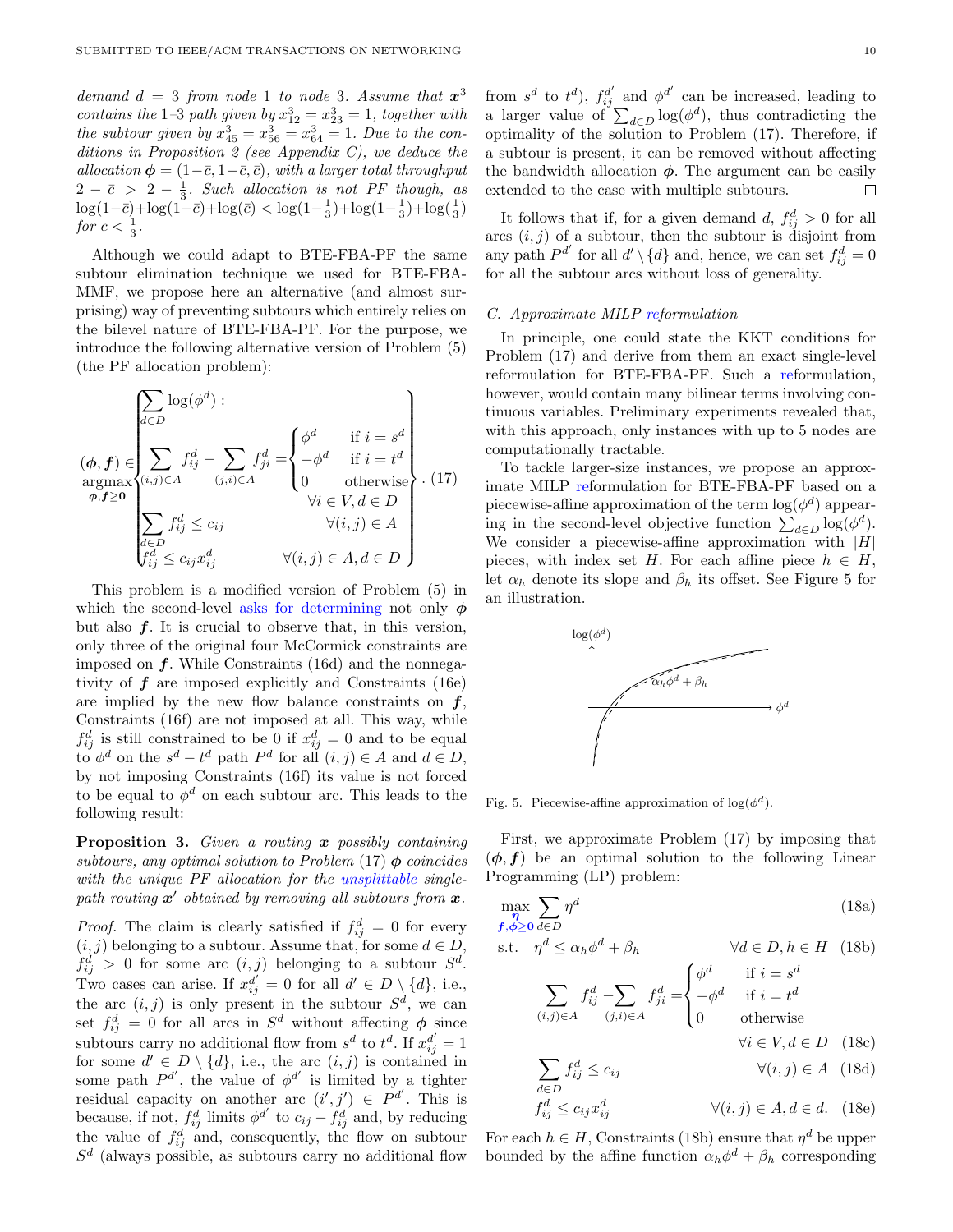to the h-th piece. Since, in any optimal solution,  $\eta^d$  =  $\min_{h \in H} \{ \alpha_h \phi^d + \beta_h \}$  for each d, the minimum of  $\sum_{d \in D} \eta^d$ corresponds to that of  $\sum_{d \in D} \phi^d$  up to the approximation error which is due to the linearization.

We derive the corresponding optimality conditions:

**Proposition 4.** For  $M \to \infty$ ,  $(\eta, f, \phi)$  with  $f, \phi \geq 0$  is optimal for Problem (18) if and only if there are six vectors  $\lambda$ ,  $\kappa$ ,  $\mu$ ,  $\theta$ ,  $\gamma$ ,  $v \ge 0$  such that the following set of linear inequalities are satisfied:

$$
\sum_{d \in D} \eta^d + M \sum_{(i,j) \in A} \sum_{d \in D} \gamma_{ij}^d \ge
$$
\n
$$
\sum_{d \in D} \sum_{h \in H} \beta_h \lambda_h^d + \sum_{(i,j) \in A} c_{ij} \mu_{ij} + \sum_{(i,j) \in A} \sum_{d \in D} c_{ij} v_{ij}^d \qquad (19a)
$$

$$
\eta^d \le \alpha_h \phi^d + \beta_h \qquad \forall d \in D, h \in H \quad (19b)
$$

$$
\sum_{(i,j)\in A} f_{ij}^d - \sum_{(j,i)\in A} f_{ji}^d = \begin{cases} \phi^d & \text{if } i = s^d \\ -\phi^d & \text{if } i = t^d \ \forall i \in V, d \in D \ (19c) \\ 0 & \text{otherwise} \end{cases}
$$

 $\sum$ d∈D  $f_{i}^{d}$  $\forall (i, j) \in A$  (19d)

$$
f_{ij}^d \le c_{ij} x_{ij}^d + \gamma_{ij}^d \qquad \qquad \forall (i, j) \in A, d \in D \quad (19e)
$$

$$
\sum_{h \in H} \lambda_h^d \ge 1 \qquad \qquad \forall d \in D \quad (19f)
$$

$$
\kappa_i^d - \kappa_j^d + \mu_{ij} + \theta_{ij}^d \ge 0 \qquad \forall (i, j) \in A, d \in D \quad (19g)
$$
  

$$
\kappa_{id}^d - \kappa_{id}^d > \sum \alpha_k \lambda_k^d \qquad \forall d \in D \quad (19h)
$$

$$
\kappa_{t^d}^d - \kappa_{s^d}^d \ge \sum_{h \in H} \alpha_h \lambda_h^d \qquad \qquad \forall d \in D \quad (19h)
$$

$$
\upsilon_{ij}^d \le M x_{ij}^d \qquad \qquad \forall (i, j) \in A, d \in D \quad (19i)
$$

$$
\upsilon_{ij}^d \le \theta_{ij}^d \qquad \qquad \forall (i,j) \in A, d \in D \quad (19j)
$$

$$
v_{ij}^d \ge \theta_{ij}^d + M(x_{ij}^d - 1) \qquad \forall (i, j) \in A, d \in D. \tag{19k}
$$

*Proof.* We establish the optimality of  $(\eta, f, \phi)$  by strong LP duality. In order to do this, we first construct the LP dual of Problem (18). Let, for the corresponding indices,  $\lambda_h^d$ ,  $\kappa_i^d$ ,  $\mu_{ij}$ , and  $\theta_{ij}^d$  be the dual variables of, respectively, Constraints  $(18b)$ ,  $(18c)$ ,  $(18d)$ , and  $(18e)$ . The LP dual of Problem (18) reads:

$$
\min_{\substack{v,\lambda\\ \kappa,\mu,\theta\geq 0}} \sum_{d\in D} \sum_{h\in H} \beta_h \lambda_h^d + \sum_{(i,j)\in A} c_{ij} \mu_{ij} + \sum_{(i,j)\in Ad\in D} c_{ij} x_{ij}^d \theta_{ij}^d
$$
 (20a)

s.t. 
$$
\sum_{h \in H} \lambda_h^d \ge 1 \qquad \forall d \in D \text{ (20b)}
$$

$$
\kappa_i^d - \kappa_j^d + \mu_{ij} + \theta_{ij}^d \ge 0 \quad \forall (i, j) \in A, d \in D \quad (20c)
$$

$$
\kappa_{t^d}^d - \kappa_{s^d}^d \ge \sum_{h \in H} \alpha_h \lambda_h^d \qquad \qquad \forall d \in D. \tag{20d}
$$

where Constraints  $(20b)$ ,  $(20c)$ , and  $(20d)$  are, for the appropriate indices, the dual constraints of, respectively, variables  $f_{ij}^d$ ,  $\phi^d$ , and  $\eta^d$ .

Since both  $x_{ij}^d$  and  $\theta_{ij}^d$  are variables, the last term of the dual objective function is bilinear. To avoid this nonlinearity, we first introduce the dual constraints  $\theta_{ij}^d \leq M$  for all  $(i, j) \in A, d \in D$ . Their effect is threefold: new primal slack variables  $\gamma_{ij}^d$  are introduced for each  $(i, j) \in A$  and  $d \in D$ , each primal constraint  $f_{ij}^d \leq c_{ij} x_{ij}^d$  is relaxed into

 $f_{ij}^d \leq c_{ij} x_{ij}^d + \gamma_{ij}^d$  (see Constraints (19e)), and the new slack variables  $\gamma_{ij}^d$  are penalized in the primal objective function via the additive term  $M \sum_{(i,j) \in A} \sum_{d \in D} \gamma_{ij}^d$ . This way, the larger M, the larger the penalty on  $\gamma_{ij}^d$  for all  $(i, j) \in A$ and  $d \in D$ , and the less likely it is for any of constraints  $f_{ij}^d \leq c_{ij} x_{ij}^d$  to be violated in an optimal solution.

With  $\theta_{ij}^d$  upperbounded by M, we now replace each bilinear product  $x_{ij}^d \theta_{ij}^d$  with a new variable  $v_{ij}^d$ , imposing  $v_{ij}^d = x_{ij}^d \theta_{ij}^d$  for each  $(i, j) \in A, d \in D$  via the McCormick envelope constraints, namely, Constraints (19i)–(19k), together with the nonnegativity of  $v_{ij}^d$ .

The claim is proven by equating the objective functions of the primal problem (extended after the introduction of  $\gamma_{ij}^d$ ) and of the dual problem (with  $v_{ij}^d$  in lieu of  $x_{ij}^d \theta_{ij}^d$ ) and adopting a sufficiently large value for  $M$ , thereby guaranteeing a penalty sufficiently large on  $M \sum_{(i,j) \in A} \sum_{d \in D} \gamma_{ij}^d$ to drive  $\gamma_{ij}^d$  to 0 for all  $(i, j) \in A$  and  $d \in D$ .

The complete approximate MILP formulation for BTE-FBA-PF, which we report in its entirety in Appendix B, consists of:  $(2a)$ – $(2c)$ , and  $(19)$ .

#### VIII. COMPUTATIONAL RESULTS

We present a set of computational results aimed at assessing the solvability of our MILP reformulations for BTE-FBA-MMF and BTE-FBA-PF as well as the advantages in terms of utility function when solving these problems in lieu of the traditional single-level approach discussed in Section V, which is oblivious of the bilevel nature of the TE problem. Without loss of generality, all the results are obtained by solving the extension of BTE-FBA-MMF and BTE-FBA-PF introduced in Subsection IV-E, with  $\Delta^d$  sessions associated with each origin-destination pair  $d \in D$ .

## A. Instances and setup

The instances in our testbed are based on 3 network topologies taken from the widely used SNDLIB library [37]: polska  $(|V| = 12$  and  $|A| = 36$ ), nobel-us  $(|V| = 14$  and  $|A| = 42$ ), and nobel-ger  $(|V| = 17$  and  $|A| = 52$ ). In the library, each instance is associated with a set of *edge* nodes  $E \subseteq V$ . For each topology, we sample 8 subsets  $E' \subseteq E$  of edge nodes of increasing cardinality and introduce an origin-destination pair for every pair of nodes  $i, j \in E'$  which have been sampled, thus obtaining instances with an increasing number of demands. We assign 3 different sets (cap1, cap2, cap3) of random capacities to the arcs, each taking a value (in Gbps) among 2, 2.4, 5, 8, sampled with a probability of, respectively, 0.2, 0.2, 0.3, and 0.3. We assign, with each instance, a number  $\Delta^d$  of sessions per origin-destination pair, computed by sampling from a discrete uniform distribution over  $[1, 2<sup>tr</sup>]$ , with values of  $tr$  in  $1, 4, 7, 9, 10$ . Thus, we generate an instance for each value of tr, for each topology, and for each set of capacities. The utility function weights  $w<sup>d</sup>$ take values among  $1, 2, 3$  with a probability equal to,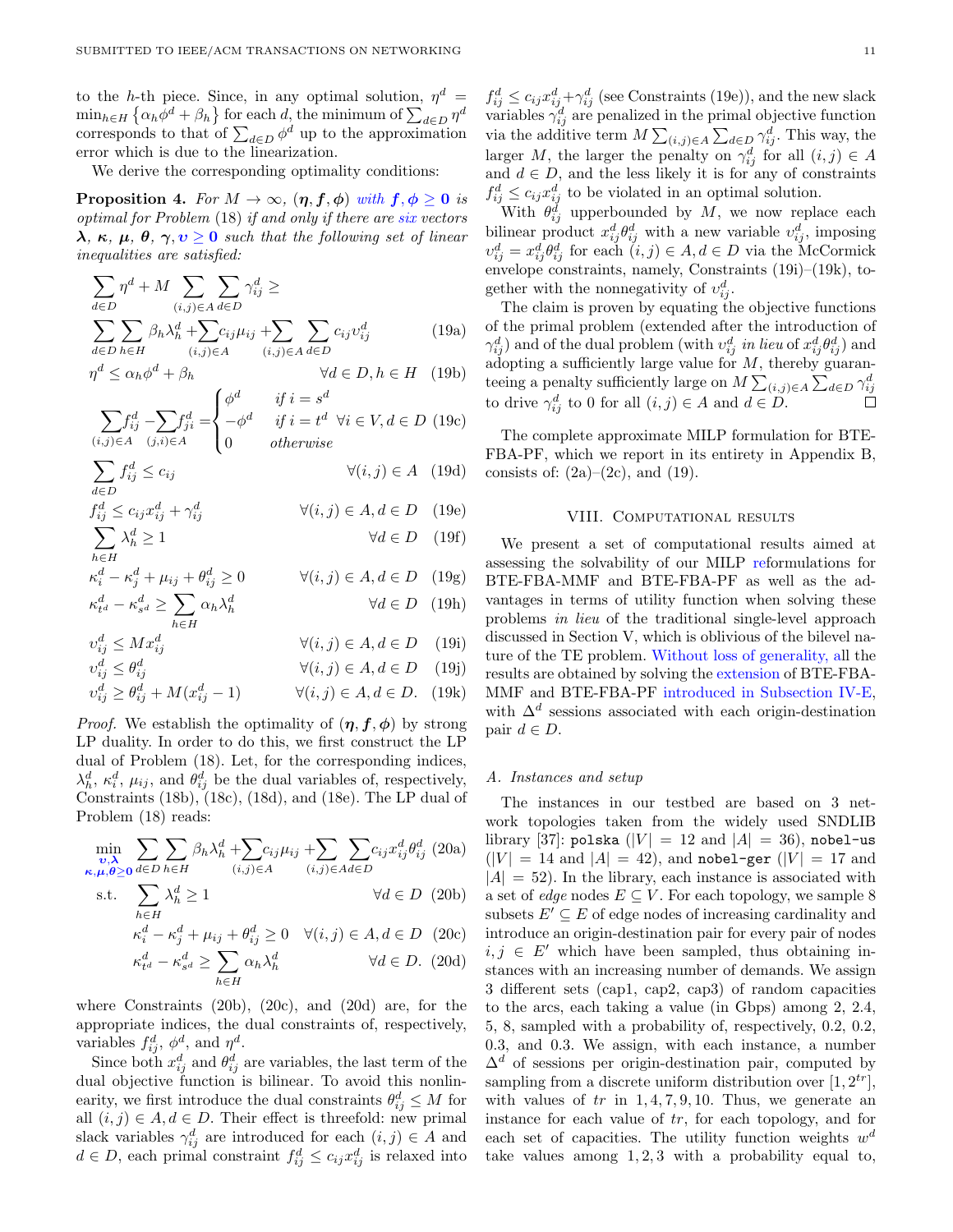respectively, 0.25, 0.5, 0.25. Overall, we consider a testbed of 270 instances. In all the experiments, we set  $M = 10000$ .

The experiments are carried out on a Dell PowerEdge Quad Core Xeon 2.0 GHz with 16 GB of RAM, with a time limit of 2 hours per instance. We employ AMPL as modeling language, relying on CPLEX 12.6 as MILP solver. When needed (as described in the following), we use IPOPT 3.11 to determine, a posteriori and for a given routing, a PF allocation by solving Problem (5).

# B. Solution approaches

Based on the analysis and discussion in Section V, we compare the results obtained with four different methods. We adopt the notation  $F+R$ , with F as in "formulation" and R as in "reallocation". The latter denotes if the bandwidth is reallocated a posteriori according to either the MMF or the (exact) PF paradigm.

Overall, we consider the following four methods:

- BTE-FBA-MMF: exact MILP reformulation for BTE-FBA-MMF; no reallocation needed;
- BTE-FBA-APF: approximate MILP reformulation for BTE-FBA-PF, without exact reallocation;
- BTE-FBA-APF+PF: approximate MILP reformulation for BTE-FBA-PF with an exact PF reallocation (computed a posteriori via IPOPT);
- STE+MMF and STE+PF: MILP formulations for the single-level traffic engineering problem (STE) with an exact MMF or PR reallocation.

Note that, due to the linearization that we use, the allocation of BTE-FBA-APF may not be exactly PF, which justifies computing an exact PF allocation a posteriori.

#### C. Tuning the linearization in BTE-FBA-APF

 $\sum_{d \in D} \log(\phi^d)$  is crucial in order to obtain good approxi-It is clear that a good piecewise-affine approximation of mations of BTE-FBA-PF with BTE-FBA-APF.

In our computational experiments, we employ a piecewise-affine approximation with  $|H| = 20$  pieces constructed in an iterative way. First, we solve the LP relaxation of BTE-FBA-APF with a piecewise-affine approximation with  $|H| = 10$  pieces with predetermined parameters  $\alpha_h, \beta_h$  for all  $h \in H$ . From its solution, we let  $\phi_0$  be equal to the smallest value taken by  $\phi^d$  for all  $d \in D$ , and  $\phi_{20}$ to the largest one. We then partition the interval  $[\phi_0, \phi_{20}]$ into  $|H| = 20$  equally-sized subintervals  $[\phi_{h-1}, \phi_h]$ , for all  $h \in H$ , and compute for each subinterval a pair of parameters  $(\alpha_h, \beta_h)$  such that the affine function  $\alpha_h \phi + \beta_h$  satisfies  $\alpha_h \phi_{h-1} + \beta_h = \log(\phi_{h-1})$  and  $\alpha_h \phi_h + \beta_h = \log(\phi_h)$ .

Overall, when applying (a posteriori, with IPOPT) an exact PF allocation to solutions obtained with BTE-FBA-APF (solved with CPLEX), we register a loss in utility function smaller than 3% on average. We also observe that the fairness measure  $\sum_{d \in D} \log(\phi^d)$  is almost identical for the solutions obtained with BTE-FBA-APF and BTE-FBA-APF+PF, with a loss in  $\sum_{d \in D} \log(\phi^d)$  of less than 0.6% on average. This suggests that the accuracy of our piecewise approximation is quite high.

# D. Results

Table I summarizes the results obtained with the different methods for the three topologies, as a function of the number of edge nodes  $|E|$ . In particular, it reports, for each topology and value of  $|E|$ , the average over the 15 instances with that topology and number of edge nodes in the data set. The full set of results is reported, without aggregation, in Appendix D, in Tables II, III, and IV.

TABLE I Results aggregated by topology and number of edge nodes  $|E|$ , averages over 15 instances.

|           |                  | $BTE-$ | BTE-   | BTE-    |         | BTE-            |          |
|-----------|------------------|--------|--------|---------|---------|-----------------|----------|
|           |                  | $FBA-$ | $FBA-$ | $FBA-$  |         | $FBA-$          |          |
| inst.     | $\left E\right $ | MMF    | APF    | MMF     | STE+MMF | $APF+PF$        | $STE+PF$ |
|           |                  | gap    | gap    | utility | utility | utility         | utility  |
|           | 7                | 0.06   | 0.09   | 12197.6 | 8301.5  | 11537.2         | 8485.8   |
|           | 8                | 0.06   | 0.08   | 18987.9 | 10896.4 | 18129.3         | 11293.6  |
| Polksa    | 9                | 0.06   | 0.10   | 23395.0 | 10768.2 | 21953.2         | 11240.3  |
|           | 10               | 0.09   | 0.08   | 32491.3 | 18433.8 | 31612.9         | 18693.3  |
|           | 11               | 0.11   | 0.13   | 40653.9 | 19988.8 | 39168.0         | 20009.7  |
|           | 12               | 0.13   | 0.18   | 43167.6 | 21458.8 | 40489.9         | 22526.1  |
| avg       |                  | 0.08   | 0.11   | 28482.2 | 14974.6 | 27148.4         | 15374.8  |
|           | $\overline{7}$   | 0.06   | 0.03   | 20207.2 | 15534.4 | 19932.8         | 15830.5  |
|           | 9                | 0.18   | 0.09   | 26902.3 | 20782.5 | 27546.3         | 19787.9  |
|           | 11               | 0.61   | 0.25   | 33371.9 | 27454.9 | 40925.2         | 27163.9  |
| Nobel-us  | 12               | 0.69   | 0.29   | 35980.7 | 27519.8 | 44944.6         | 27884.2  |
|           | 13               | 0.69   | 0.28   | 35973.8 | 27519.8 | 45409.5         | 27884.2  |
|           | 14               | 0.86   | 0.37   | 34984.0 | 24904.9 | 44916.2         | 25854.6  |
| avg       |                  | 0.51   | 0.22   | 31236.6 | 23952.7 | 37279.1         | 24067.6  |
|           | $\overline{8}$   | 0.05   | 0.04   | 23443.8 | 17461.5 | 23166.1         | 17816.7  |
| Nobel-ger | 10               | 0.06   | 0.08   | 38516.1 | 26865.5 | 36855.7         | 27212.1  |
|           | 12               | 0.11   | 0.15   | 42231.8 | 29274.2 | 39074.0         | 29681.0  |
|           | 14               | 0.29   | 0.21   | 42523.3 | 23540.7 | 42844.9         | 24509.9  |
|           | 16               | 0.32   | 0.26   | 50850.9 | 30471.3 | 52082.7         | 31134.9  |
|           | 17               | 0.32   | 0.29   | 56167.3 | 37464.9 | 54852.7         | 38346.8  |
| avg       |                  | 0.19   | 0.17   | 42288.9 | 27513.0 | 41479.3         | 28116.9  |
| avg       |                  | 0.26   | 0.17   | 34002.6 |         | 22146.8 35302.3 | 22519.7  |

The third and fourth columns of Table I indicate the average optimality gaps obtained with CPLEX within the time limit when solving the BTE-FBA-MMF or the BTE-FBA-APF reformulations. The columns show that, in the time limit, they can be solved to within an optimality gap of, on average, 26% for BTE-FBA-APF and 17% for BTE-FBA-MMF. The optimality gap increases with  $|E|$  and, consequently, with the number of origin-destination pairs. The largest gaps are registered for the Nobel-US instance with  $|E| = 14$ , where they reach 86% for BTE-FBA-MMF and 37% for BTE-FBA-APF. In particular, among the two MILP reformulations, BTE-FBA-MMF turns out to be the hardest to solve. This is likely due to two factors. On the one hand, it requires subtour elimination via the extended formulation, which is not the case in BTE-FBA-APF, as shown in Proposition 3. On the other hand, in BTE-FBA-MMF, the optimality conditions for the second-level MMF problem involve binary variables, differently from those for the PF problem in BTE-FBA-APF, which only involves continuous variables.

As to solution quality, Table I shows that the difference in utility between a single-level and a bilevel solution can be extremely large in spite of the optimality gap. Indeed, BTE-FBA-MMF yields, in the MMF case, routings which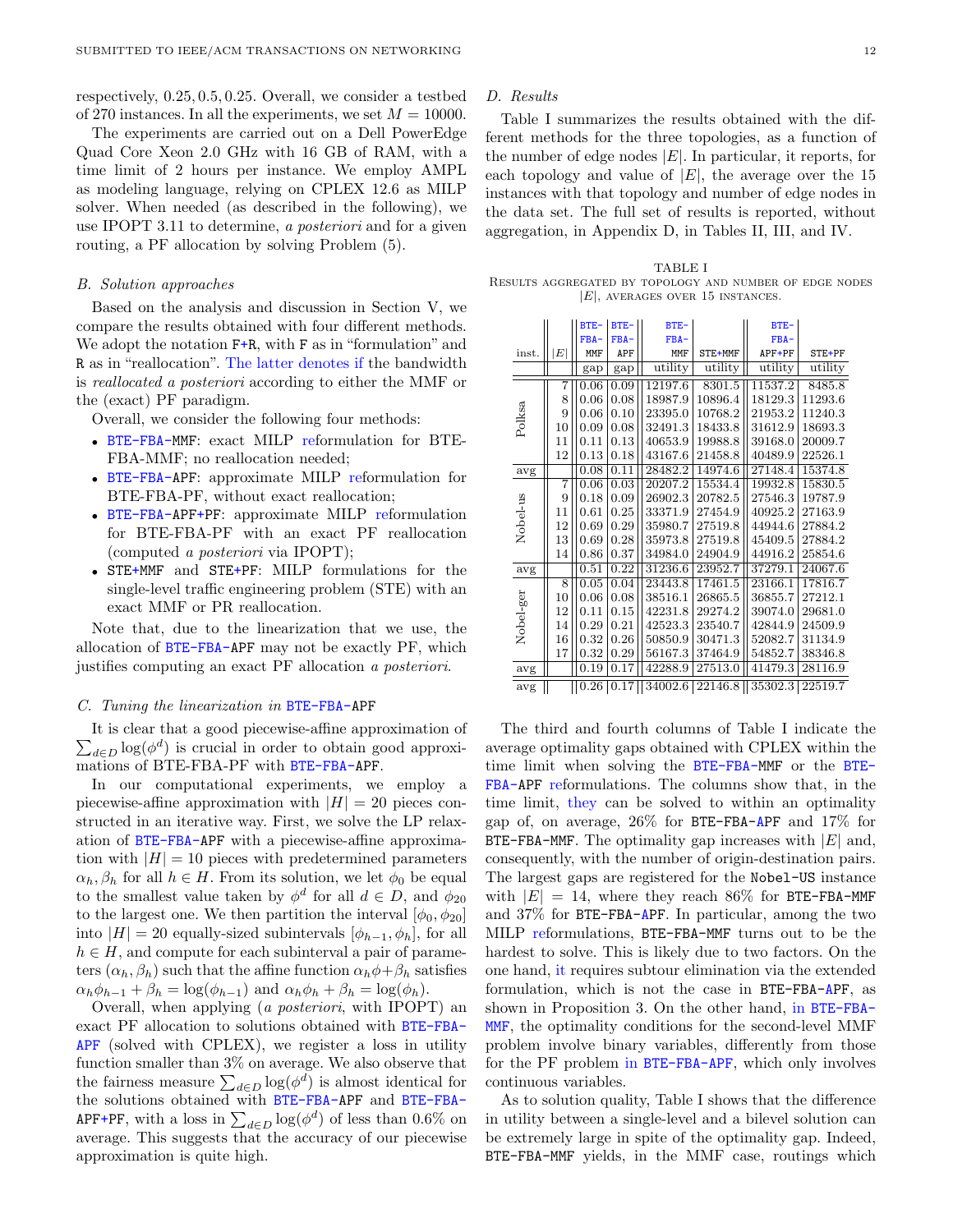

Fig. 6. Difference in utility between solutions obtained with BTE-FBA-MMF and STE+MMF for the Polska instances, as a function of  $|E|$ .



Fig. 7. Difference in utility between solutions obtained with BTE-FBA-APF+PF and STE+PF for the Polska instances, as a function of  $|E|$ .

are, on average, 54% better than those obtained with STE+MMF. In the PF case, the improvement is of 57%. In particular, the improvement measured on instances of a given topology can be substantially larger such as, e.g., on the Polska instances, where it is, on average, of 90% in the MMF case and of 77% in the PF case. For an illustration, see Figures 6 and 7.

Overall, the results show that, by explicitly accounting for elastic traffic and for the Stackelberg nature of the corresponding TE problem, the bilevel programming approaches that we proposed in this paper significantly outperform the single-level ones which ignore the impact of TCP as a second-level player. It is worth pointing out that, even for instances where the optimality gap is quite large (such as Nobel-us, where the average gap is above 60% with BTE-FBA-MMF and above 24% with BTE-FBA-APF), the solutions obtained by solving our reformulations of the BTE-FBA-MMF and BTE-FBA-PF problems have much higher utility function values (respectively higher by, on average, 30% and 58%) than those found with the single-level methods STE+MMF and STE+PF. This shows the large potential of the bilevel method, suggesting that better quality solutions (with smaller gaps) could yield even higher total utility gains.

#### IX. Concluding remarks

We have proposed and investigated a new approach to traffic engineering with elastic demands where the interaction between the network operator and the congestion control mechanism is modeled as a Stackelberg game. For the corresponding equilibrium-finding bileveloptimization problems BTE-FBA-MMF and BTE-FBA-PF, we have presented exact and approximate single-level MILP reformulations which can be solved with state-ofthe-art mathematical programming algorithms. We have quantified the worst-case difference in utility function between the solutions to our bilevel traffic-engineering problems and those obtained with standard single-level methods oblivious of the bilevel nature of the problem. The computational results obtained for different network topologies and instance sizes indicate that even feasible solutions to our bilevel traffic engineering problems with an optimality gap as high as 80% can yield substantially higher utility function values (weighted network throughput) than those obtained by solving a standard singlelevel traffic engineering problem and a posteriori fairly reallocating the bandwidth according to the MMF or PF paradigms. This suggests that our Stackelberg-game approach and bilevel programming methods constitute a promising step towards the development of traffic engineering techniques for elastic demands.

#### **REFERENCES**

- [1] M. Pióro and D. Medhi, Routing, Flow and Capacity Design in Communication and Computer Networks. Morgan Kaufman, 2004.
- [2] J. Garcia-Dorado, A. Finamore, M. Mellia, M. Meo, and M. Munafo, "Characterization of ISP traffic: Trends, user habits, and access technology impact," IEEE Transactions on Network and Service Management, vol. 9, no. 2, pp. 142–155, 2012.
- [3] F. Kelly, A. Maulloo, and D. Tan, "Rate control for communication networks: shadow prices, proportional fairness and stability," Journal of the Operational Research Society, vol. 49, no. 3, pp. 237–252, Apr. 1998.
- [4] S. Low, "A duality model of TCP and queue management algorithms," IEEE/ACM Transactions on Networking, vol. 11, no. 4, pp. 525–536, Aug. 2003.
- [5] L. Massoulie and J. Roberts, "Bandwidth sharing: objectives and algorithms," IEEE/ACM Transactions on Networking, vol. 10, no. 3, pp. 320–328, 2002.
- [6] C. Chang, Z. Liu, and S. Member, "A bandwidth sharing theory for a large number of HTTP-like connections," in Proc. of Twenty-First Annual Joint Conference of the IEEE Computer and Communications Societies, vol. 2, no. 5. IEEE, 2004, pp. 667–675.
- [7] E. Altman, C. Barakat, E. Laborde, P. Brown, and D. Collange, "Fairness analysis of TCP/IP," in Decision and Control, 2000. Proc. of the 39th IEEE Conference on, 2000, pp. 61–66.
- [8] G. Hasegawa and M. Murata, "Survey on fairness issues in TCP congestion control mechanisms," IEICE Transactions on Communications, 2001.
- [9] "ITU-T G.984.1 Gigabit-capable passive optical networks (GPON): General characteristics," http://www.itu.int/rec/ T-REC-G.984.1-200803-I/en, March 2008.
- [10] D. Breuer and F. Geilhardt, "Opportunities for next-generation optical access," IEEE Communications Magazine, vol. 2, no. 49, pp. 16–24, 2011.
- [11] E. Amaldi, S. Coniglio, and L. Taccari, "Maximum throughput network routing subject to fair flow allocation," in International Symposium on Combinatorial Optimization. Springer, 2014, pp. 1–12.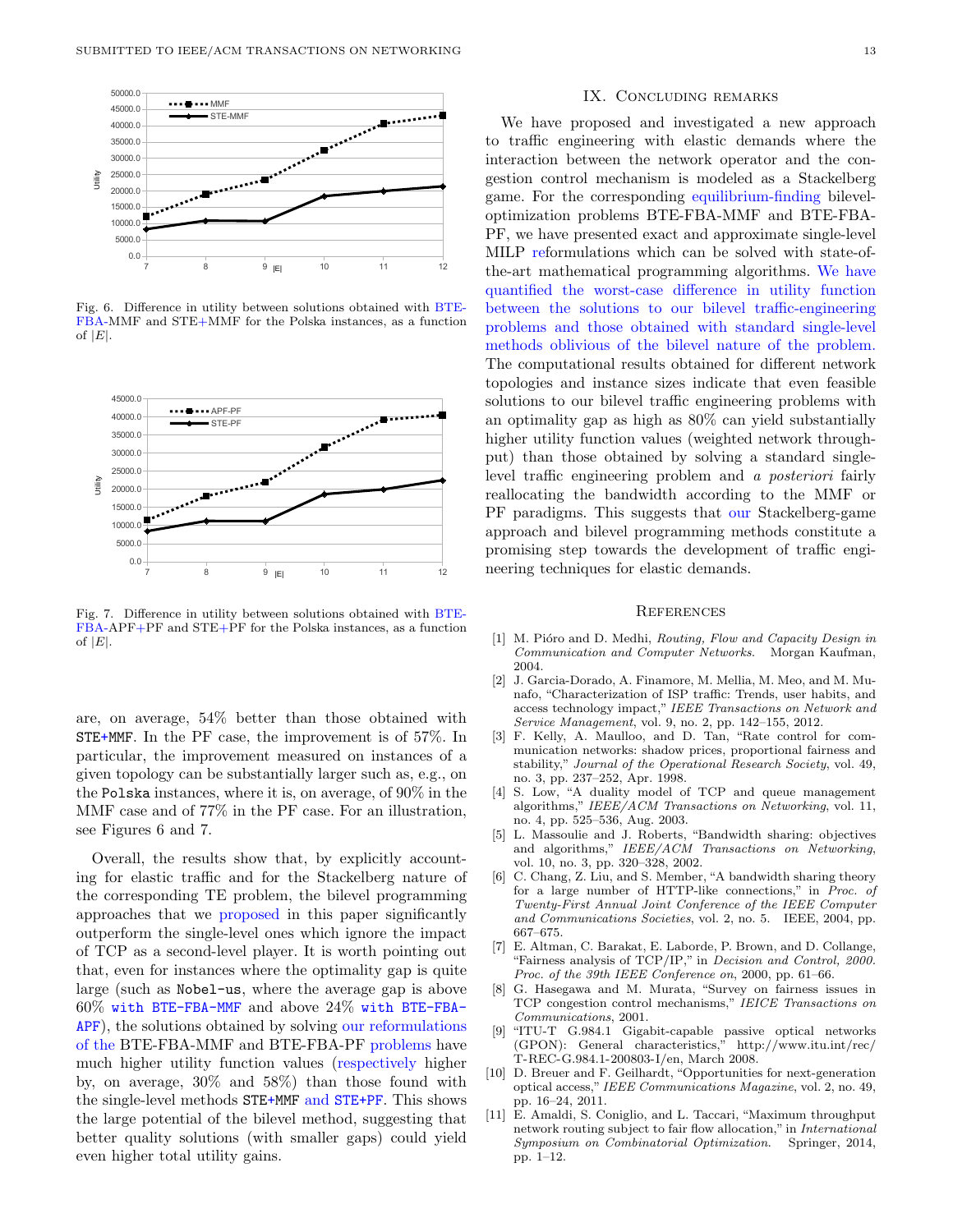- [12] E. Amaldi, A. Capone, S. Coniglio, and L. Gianoli, "Energyaware traffic engineering with elastic demands and MMF bandwidth allocation," in 2013 IEEE 18th International Workshop on Computer Aided Modeling and Design of Communication Links and Networks (CAMAD). IEEE, sep 2013, pp. 169–174.
- [13] E. Amaldi, S. Coniglio, L. Gianoli, and C. Ileri, "On singlepath network routing subject to max-min fair flow allocation," Electronic Notes in Discrete Mathematics, vol. 41, pp. 543–550, 2013.
- [14] E. Amaldi, A. Capone, S. Coniglio, and L. Gianoli, "Network optimization problems subject to max-min fair flow allocation," Communications Letters, IEEE, vol. 17, no. 7, pp. 1463–1466, 2013.
- [15] A. Altin, B. Fortz, M. Thorup, and H. Umit, "Intra-domain traffic engineering with shortest path routing protocols," 4OR, vol. 7, no. 4, pp. 301–335, dec 2009.
- [16] N. Wang, K. Ho, G. Pavlou, and M. Howarth, "An overview of routing optimization for internet traffic engineering," IEEE Communications Surveys & Tutorials, vol. 10, no. 1, 2008.
- [17] D. Nace and M. Pioro, "Max-min fairness and its applications to routing and load-balancing in communication networks: a tutorial," IEEE Communications Surveys & Tutorials, vol. 10, no. 4, pp. 5–17, 2008.
- [18] T. Bonald, L. Massoulié, A. Proutière, and J. Virtamo, "A queueing analysis of max-min fairness, proportional fairness and balanced fairness," Queueing Systems, vol. 53, no. 1-2, pp. 65– 84, 2006.
- [19] S. Sarkar and L. Tassiulas, "Fair allocation of utilities in multirate multicast networks: a framework for unifying diverse fairness objectives," IEEE Transactions on Automatic Control, vol. 47, no. 6, pp. 931–944, 2002.
- [20] T. Bonald and L. Massoulié, "Impact of fairness on internet performance," in Proc. of the 2001 ACM SIGMETRICS international conference on Measurement and modeling of computer systems - SIGMETRICS '01. New York, New York, USA: ACM Press, 2001, pp. 82–91.
- [21] L. Massouliè and J. Roberts, "Bandwidth sharing and admission control for elastic traffic," Telecommunication Systems, vol. 15, no. 1-2, pp. 185–201, 2000.
- [22] T. Bonald and A. Proutière, "Insensitive bandwidth sharing in data networks," Queueing Systems, vol. 44, no. 1, pp. 69–100, 2003.
- [23] L. Massoulié, "Structural properties of proportional fairness: Stability and insensitivity," The Annals of Applied Probability, pp. 809–839, 2007.
- [24] J. Boudec, "Rate adaptation, congestion control and fairness: A tutorial," Web page, vol. November, 2005.
- [25] D. Bertsekas, R. Gallager, and P. Humblet, "Data networks," Networks, 1987.
- [26] P. Nilsson, "Fairness in communication and computer network design," Ph.D. dissertation, Lund University, 2006.
- [27] W. Ogryczak, M. Pioro, and A. Tomaszewski, "Telecommunications network design and max-min optimization problem," Journal of telecommunications and informaton technology, vol. 3, pp. 1–14, 2005.
- [28] B. Radunovic and J. Le Boudec, "A unified framework for max-min and min-max fairness with applications," IEEE/ACM Transactions on Networking, vol. 15, no. 5, pp. 1073–1083, Oct. 2007.
- [29] M. Pioro, "Fair routing and related optimization problems," 15th International Conference on Advanced Computing and Communications (ADCOM 2007), vol. 1, pp. 229–235, Dec. 2007.
- [30] E. Danna, A. Hassidim, H. Kaplan, and A. Kumar, "Upward max min fairness," in IEEE INFOCOM, 2012, pp. 1–9.
- [31] A. Coluccia, A. D'Alconzo, and F. Ricciato, "On the optimality of max-min fairness in resource allocation," Annals of Telecommunications, vol. 67, no. 1-2, pp. 15–26, Mar. 2011.
- [32] T. Harks and T. Poschwatta, "Congestion control in utility fair networks," Computer Networks, vol. 52, no. 15, pp. 2947–2960, 2008.
- [33] E. Danna, S. Mandal, and A. Singh, "A practical algorithm for balancing the max-min fairness and throughput objectives in traffic engineering," Proc. IEEE Infocom, pp. 846–854, 2012.
- [34] A. Tomaszewski, "A polynomial algorithm for solving a general max-min fairness problem," European Transactions on Telecommunications, vol. 16, no. 3, pp. 233–240, May 2005.
- [35] G. P. McCormick, "Computability of global solutions to factorable nonconvex programs: Part I-convex underestimating problems," Mathematical programming, vol. 10, no. 1, pp. 147– 175, 1976.
- [36] A. Claus, "A new formulation for the travelling salesman problem,"SIAM Journal on Algebraic Discrete Methods, vol. 5, no. 1, pp. 21–25, 1984.
- [37] S. Orlowski, R. Wessäly, M. Pióro, and A. Tomaszewski, "SNDlib 1.0 survivable network design library," Networks, vol. 55, no. 3, pp. 276–286, 2010.



Stefano Coniglio is Lecturer of Operational Research at the University of Southampton, UK, which he joined in 2016 after receiving a PhD in Information Technology from Politecnico di Milano, Italy, in 2011 and spending three years as postdoc at RWTH Aachen University, Germany. His research interests are in integer programming (linear and nonlinear), combinatorial optimization, and bilevel programming, with applications to operations research, game theory, and data science. He

serves as PC member of international conferences such as AAAI, IJCAI, ICCL, and EvoCOMNET.



Luca G. Gianoli obtained a Ph.D. in electrical engineering at both Politecnico di Milano and Polytechnique Montreal, Canada, in 2014. After two years as a postdoc at Polytechnique, where he conducted research on cloud optimization and communication for swarm robotics, he is now ICT Lead Scientist at Humanitas Solutions, Montreal. His research interests include network optimization, adhoc networks, operations research, robust optimization, cloud computing, and networking.



Edoardo Amaldi is Full Professor of Operations Research at DEIB, Politecnico di Milano, Italy. His research interests are in discrete optimization, with applications in telecommunications, data mining, energy, transportation, and computational finance. He received two IBM Faculty Awards in 2005 and 2011. He has been on the editorial boards of International Transactions in Operational Research and of Neural Processing Letters, and he is an editor of the AIRO Springer Series in Operations

Research. He serves as PC member of conferences such as INOC, ISCO, SEA, ESA, and ESANN, and is on the board of the European Network Optimization Group (ENOG) of EURO.



Antonio Capone is Full Professor at Politecnico di Milano, where he is the Dean of the School of Engineering and director of the ANTLab (Advanced Network Technologies Lab). He serves on the TPCs of major conferences in networking, is currently an editor of IEEE Transactions on Mobile Computing and Computer Communications, and he has served in the past as editor of ACM/IEEE Transactions on Networking and Computer Networks. He is a Fellow of the IEEE.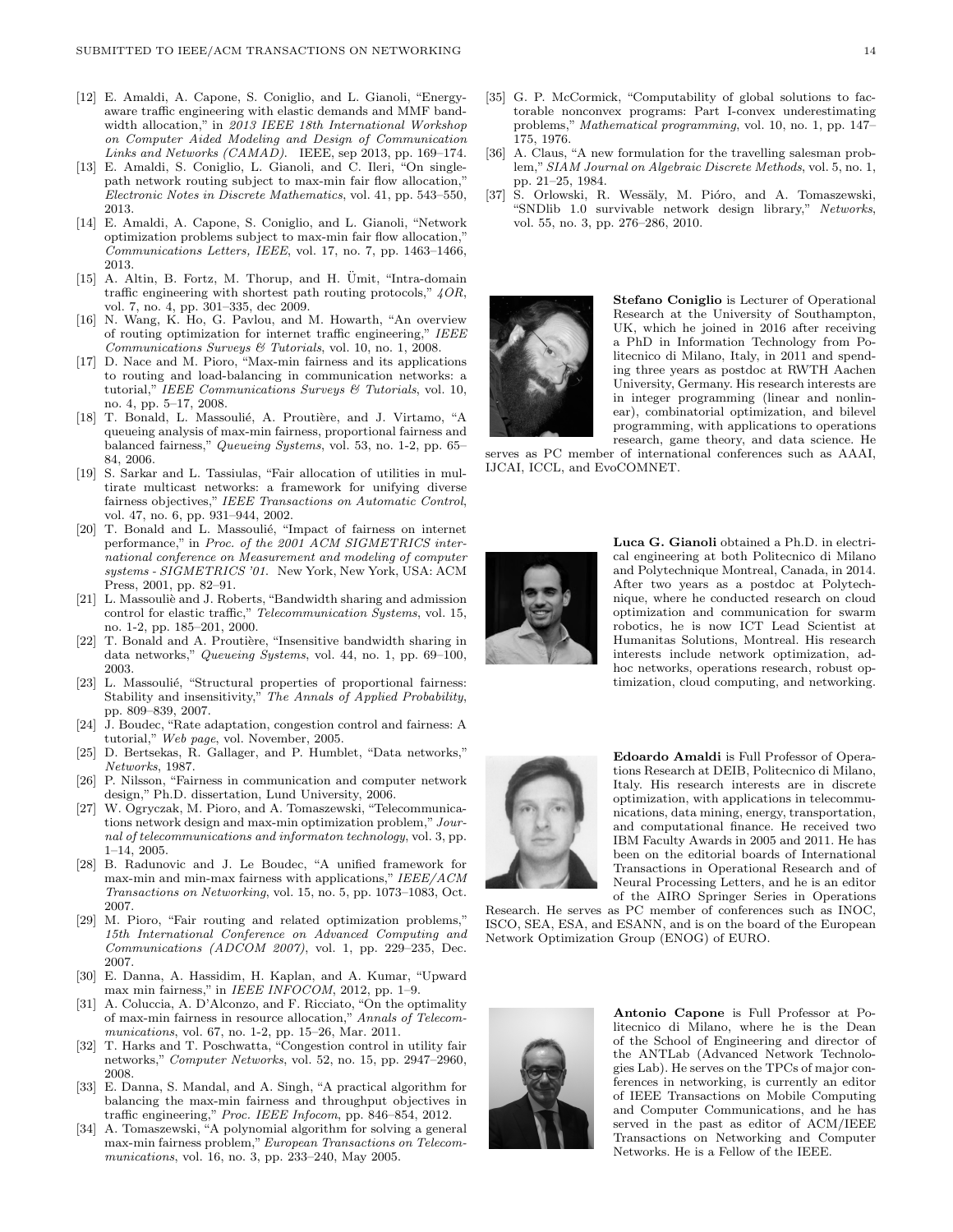The following appendices are to be intended as an online-only extension of the paper.

# Appendix A Complete formulation for BTE-FBA-MMF

For completeness, we report the complete singlelevel MILP reformulation for BTE-FBA-MMF. It consists of  $(2a)$ – $(2c)$ ,  $(12a)$ – $(12g)$ ,  $(13a)$ – $(13d)$ ,  $(14a)$ – $(14b)$ , with  $(12c)$  substituted for  $(15a)$ – $(15b)$ :

$$
\max \sum_{d \in D} w^d \phi^d
$$
\n
$$
\text{s.t.} \sum_{(i,j) \in A} x_{ij}^d - \sum_{(j,i) \in A} x_{ji}^d = \begin{cases} 1 & \text{if } i = s^d \\ -1 & \text{if } i = t^d \end{cases}
$$
\n
$$
\text{s.t.} \sum_{(i,j) \in A} x_{ij}^d - \sum_{(j,i) \in A} x_{ji}^d = \begin{cases} \phi^d & \text{if } i = s^d \\ -\phi^d & \text{if } i = t^d \end{cases}
$$
\n
$$
\forall i \in V, d \in D
$$
\n
$$
\sum_{d \in D} f_{ij}^d \le c_{ij} x_{ij}^d \qquad \forall (i,j) \in A, d \in D
$$
\n
$$
\sum_{(i,j) \in A} y_{ij}^d \ge 1 \qquad \forall d \in D, (i,j) \in A, d \in D
$$
\n
$$
y_{ij}^d \le x_{ij}^d \qquad \forall (i,j) \in A, d \in D
$$
\n
$$
y_{ij}^d \le x_{ij}^d \qquad \forall (i,j) \in A, d \in D
$$
\n
$$
y_{ij}^d \ge x_{ij}^d \qquad \forall (i,j) \in A, d \in D
$$
\n
$$
y_{ij}^d \ge u_{ij} - \max_{(i,j) \in A} \{c_{ij}\} \quad \forall (i,j) \in A, d \in D
$$
\n
$$
\phi^d \ge \frac{\min_{(i,j) \in A} \{c_{ij}\}}{|D|} \qquad \forall (i,j) \in A, d \in D
$$
\n
$$
\phi^d \ge \frac{\min_{(i,j) \in A} \{c_{ij}\}}{|D|} \qquad \forall d \in D, h \in V^d
$$
\n
$$
\text{s.t.} \qquad \sum_{(i,j) \in A} x_{ih}^d = \psi_h^d \qquad \forall d \in D, h \in V^d
$$
\n
$$
\text{s.t.} \qquad \sum_{(i,j) \in A} x_{ij}^d = \psi_h^d \qquad \forall d \in D, h \in V^d
$$
\n
$$
\text{s.t.} \qquad \forall d \in D, h \
$$

# Appendix B

# Complete formulations for BTE-FBA-PF

The complete approximate single-level MILP reformulation for BTE-FBA-PF consists of B, consists of:  $(2a)–(2c)$ , and  $(19)$ :

$$
\max \sum_{d \in D} w^d \phi^d
$$
\n
$$
\text{s.t.} \sum_{(i,j) \in A} x_{ij}^d - \sum_{(j,i) \in A} x_{ji}^d = \begin{cases} 1 & \text{if } i = s^d \\ -1 & \text{if } i = t^d \forall i \in V, d \in D \\ 0 & \text{else} \end{cases}
$$
\n
$$
\sum_{d \in D} \eta^d + M \sum_{(i,j) \in A} \sum_{d \in D} \gamma_{ij}^d \ge
$$
\n
$$
\sum_{d \in D} \sum_{h \in H} \beta_h \lambda_h^d + \sum_{(i,j) \in A} \sum_{(i,j) \in A} \sum_{d \in D} c_{ij} v_{ij}^d
$$
\n
$$
\eta^d \le \alpha_h \phi^d + \beta_h \qquad \forall d \in D, h \in H
$$
\n
$$
\sum_{(i,j) \in A} f_{ij}^d - \sum_{(j,i) \in A} f_{ji}^d = \begin{cases} \phi^d & \text{if } i = s^d \\ -\phi^d & \text{if } i = t^d \ \forall i \in V, d \in D \\ 0 & \text{otherwise} \end{cases}
$$
\n
$$
\sum_{d \in D} f_{ij}^d \le c_{ij} x_{ij}^d + \gamma_{ij}^d \qquad \forall (i,j) \in A, d \in D
$$
\n
$$
\sum_{h \in H} \lambda_h^d = \lambda_h^d + \mu_{ij} + \theta_{ij}^d \ge 0 \qquad \forall (i,j) \in A, d \in D
$$
\n
$$
\alpha_{ij}^d = \kappa_{ji}^d + \mu_{ij} + \theta_{ij}^d \ge 0 \qquad \forall (i,j) \in A, d \in D
$$
\n
$$
\alpha_{ij}^d \le M x_{ij}^d \qquad \forall (i,j) \in A, d \in D
$$
\n
$$
\alpha_{ij}^d \le M x_{ij}^d \qquad \forall (i,j) \in A, d \in D
$$
\n
$$
\gamma_{ij}^d \le \beta_{ij}^d + M(x_{ij}^d - 1) \qquad \forall (i,j) \in A, d \in D
$$
\n
$$
\gamma_{ij}^d \ge \beta_{ij}^d + M(x_{ij}
$$

# Appendix C Calculations for Example 2

# A. PF allocation without subtour

Assuming  $x_{ij}^d = 0$  for all  $d \in D$  and for all arcs  $(i, j)$ on the subtour, Proposition 2 implies that an allocation  $\phi$  satisfying the capacity constraints is a PF allocation if and only there are  $\lambda_{12}, \lambda_{23} \geq 0$  such that the following system is satisfied:

$$
\frac{1}{\phi^1} = \lambda_{12}
$$

$$
\frac{1}{\phi^2} = \lambda_{23}
$$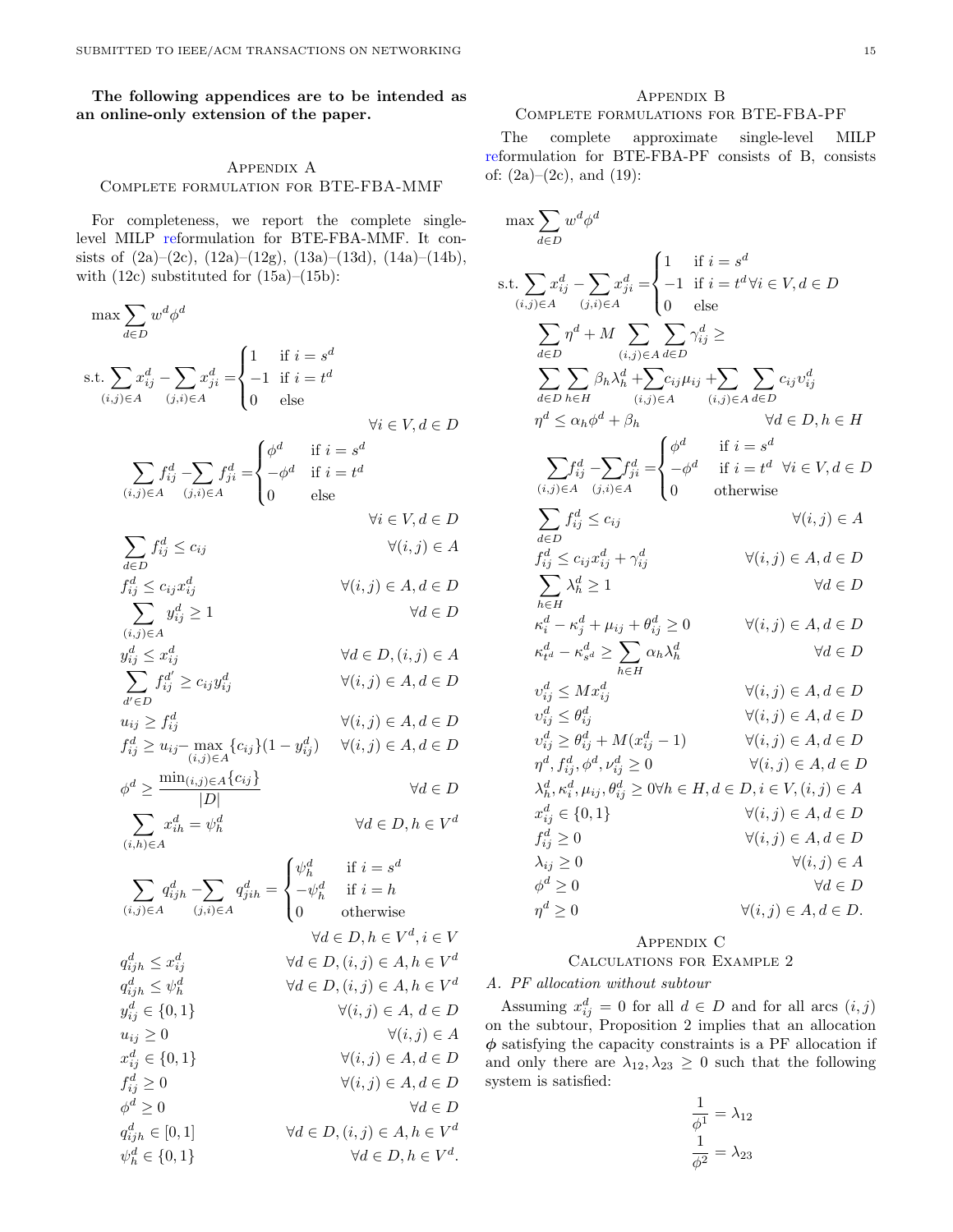$$
\frac{1}{\phi^3} = \lambda_{12} + \lambda_{23}
$$

$$
(1 - \phi^1 - \phi^3)\lambda_{12} = 0
$$

$$
(1 - \phi^2 - \phi^3)\lambda_{23} = 0.
$$

Since  $\phi^1, \phi^2 < \infty$  implies  $\lambda_{12}, \lambda_{23} > 0$ , we deduce:

$$
\frac{1}{\phi^1} = \lambda_{12}
$$

$$
\frac{1}{\phi^2} = \lambda_{23}
$$

$$
\frac{1}{\phi^3} = \lambda_{12} + \lambda_{23}
$$

$$
1 - \phi^1 - \phi^3 = 0
$$

$$
1 - \phi^2 - \phi^3 = 0.
$$

This system implies:

$$
\phi^{1} = 1 - \phi^{3}
$$

$$
\phi^{2} = 1 - \phi^{3}
$$

$$
\phi^{3} = \frac{1}{\frac{1}{1 - \phi^{3}} + \frac{1}{1 - \phi^{3}}}.
$$

From the third equation, we obtain:

$$
\phi^3(\frac{1}{1-\phi^3} + \frac{1}{1-\phi^3}) = 1,
$$

which implies  $\frac{2\phi^3}{1-\phi^3} = 1$ , i.e.,  $\phi^3 = \frac{1}{3}$ . Hence,  $\phi^1 = \phi^2 =$  $1 - \phi^3 = \frac{2}{3}$  and, overall, we have the allocation  $\phi = (1 - \frac{1}{3}, 1 - \frac{1}{3}, \frac{1}{3})$ , with throughput  $2 - \frac{1}{3}$ .

# B. PF allocation with subtour

Assume that  $x^3$  contains the 1-3 path given by  $x_{12}^3 =$  $x_{23}^3 = 1$ , together with the subtour given by  $x_{45}^3 = x_{56}^3 =$  $x_{64}^3 = 1.$ 

Proposition 2 implies the following conditions on  $\phi$ , subject to capacity constraints on all the arcs and to the nonnegativity of  $\lambda_{12}, \lambda_{23}, \lambda_{45}, \lambda_{46}, \lambda_{64}$ :

$$
\phi^{1} = \frac{1}{\lambda_{12}}
$$

$$
\phi^{2} = \frac{1}{\lambda_{23}}
$$

$$
\phi^{3} = \frac{1}{\lambda_{12} + \lambda_{23} + \lambda_{45} + \lambda_{56} + \lambda_{64}}
$$

$$
(1 - \phi^{1} - \phi^{3})\lambda_{12} = 0
$$

$$
(1 - \phi^{2} - \phi^{3})\lambda_{23} = 0
$$

$$
(\bar{c} - \phi^{3})\lambda_{45} = 0
$$

$$
(\bar{c} - \phi^{3})\lambda_{66} = 0
$$

$$
(\bar{c} - \phi^{3})\lambda_{64} = 0.
$$

We show that this system admits a solution with  $\lambda_{56}$  =  $\lambda_{64} = 0$  and  $\lambda_{12}, \lambda_{23}, \lambda_{45} > 0$ . When  $\lambda_{56} = \lambda_{64} = 0$ , we have:

$$
\phi^1 = \frac{1}{\lambda_{12}}
$$

$$
\phi^2 = \frac{1}{\lambda_{23}}
$$

$$
\phi^3 = \frac{1}{\lambda_{12} + \lambda_{23} + \lambda_{45}}
$$

$$
1 - \phi^1 - \phi^3 = 0
$$

$$
1 - \phi^2 - \phi^3 = 0
$$

$$
\bar{c} - \phi^3 = 0.
$$

This implies:

$$
\phi^1 = 1 - \bar{c} = \frac{1}{\lambda_{12}}
$$

$$
\phi^2 = 1 - \bar{c} = \frac{1}{\lambda_{23}}
$$

$$
{}^{3} = \bar{c} = \frac{1}{\frac{1}{\phi^1} + \frac{1}{\phi^2} + \lambda_{45}}.
$$

Removing  $\phi^3$  from the system, we obtain:

 $\phi^3$ 

$$
\phi^{1} = 1 - \bar{c} = \frac{1}{\lambda_{12}}
$$

$$
\phi^{2} = 1 - \bar{c} = \frac{1}{\lambda_{23}}
$$

$$
\bar{c} = \frac{1}{\frac{1}{\phi^{1}} + \frac{1}{\phi^{2}} + \lambda_{45}}.
$$

As  $\phi^1, \phi^2 > 0$  and  $\lambda_{45} \ge 0$  imply  $\frac{1}{\phi^1} + \frac{1}{\phi^2} + \lambda_{45} > 0$ , the system can be rewritten as:

$$
\lambda_{12} = \frac{1}{1 - \bar{c}}
$$

$$
\lambda_{23} = \frac{1}{1 - \bar{c}}
$$

$$
\lambda_{45} = \frac{1}{\bar{c}} - \lambda_{12} - \lambda_{23} = \frac{1}{\bar{c}} - \frac{1}{1 - \bar{c}} - \frac{1}{1 - \bar{c}}.
$$

When imposing  $\lambda_{12}, \lambda_{23}, \lambda_{45} > 0$ , we deduce  $\bar{c} < 1$  from the first two rows and  $\frac{1}{\bar{c}} > \frac{2}{1-\bar{c}}$  from the third row. The latter implies  $1 - \bar{c} > 2\bar{c}$ , i.e.,  $\bar{c} < \frac{1}{3}$ . Thus, the system is satisfied for any  $\bar{c} \in (0, \frac{1}{3})$ , implying that  $\phi = (1 - \bar{c}, 1 - \bar{c})$  $\overline{c}, c$ , with throughput  $2 - \overline{c}$ , is a feasible allocation.

# Appendix D Complete results

We report, in Tables II, III, and IV, the complete set of results obtained over the whole data set without aggregation, with a table per network topology.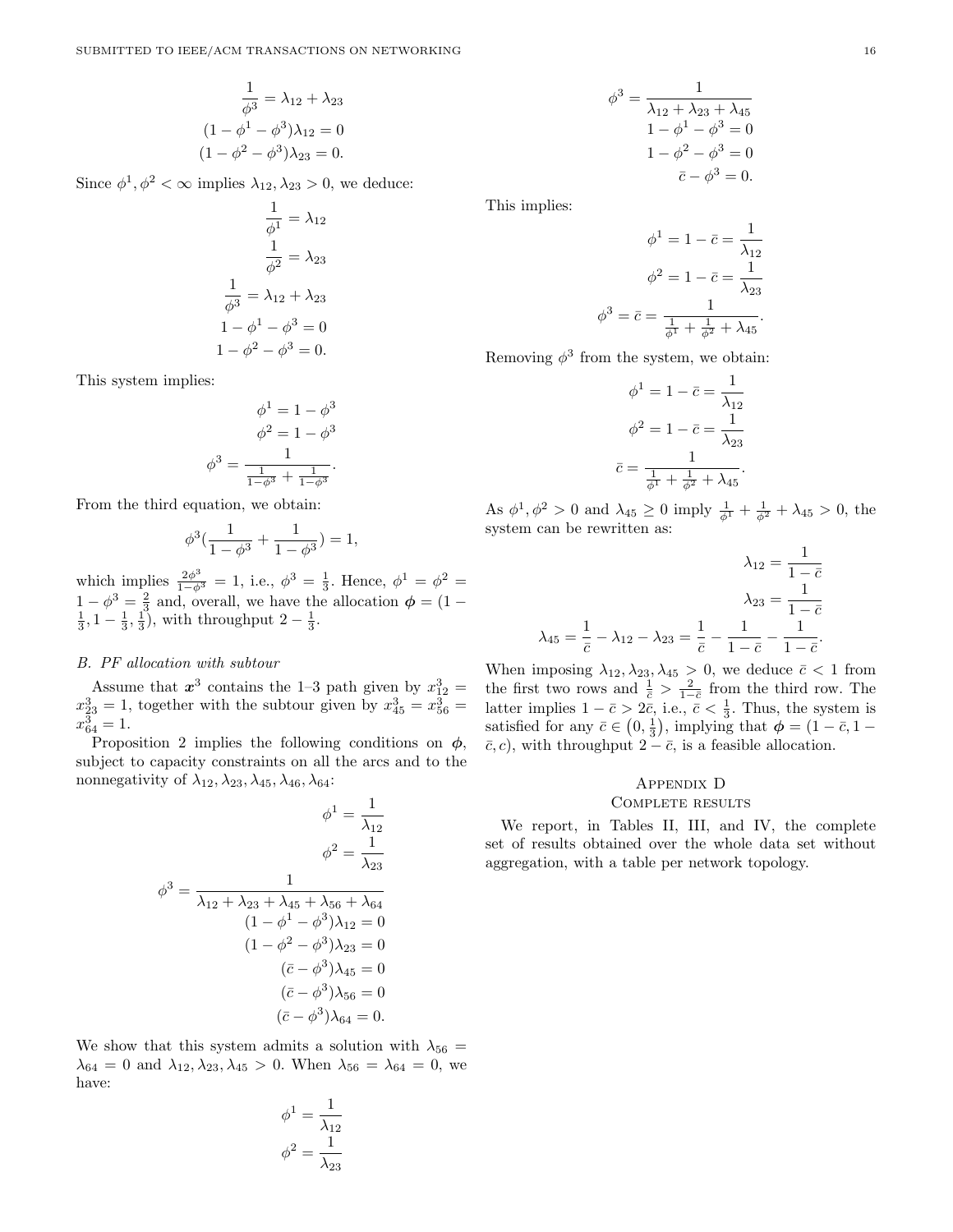|                                          | STE <sub>+PF</sub>           | utility  | 11434.5<br>6065.0                                           | 16813.5 | 6032.8  | 11147.9           | 16962.9 | 5824.0    | 10912.4        | 16946.6            | 5803.4  | 10886.6               | 16941.4 | 5803.1                 | 10890.2         | 16939.6                  | 11293.6          |                                              |             |      | STE+PF               | utility  | 24344.8           | 21402.7           | 23876.6 | 24761.4 | 20139.4           | 22296.9 | 24995.6 | 20029.5 | 22024.8 | 25019.5 | 20019.5           | 21972.8            | 25020.5 | 21969.2<br>20018.3     | 22526.          |
|------------------------------------------|------------------------------|----------|-------------------------------------------------------------|---------|---------|-------------------|---------|-----------|----------------|--------------------|---------|-----------------------|---------|------------------------|-----------------|--------------------------|------------------|----------------------------------------------|-------------|------|----------------------|----------|-------------------|-------------------|---------|---------|-------------------|---------|---------|---------|---------|---------|-------------------|--------------------|---------|------------------------|-----------------|
|                                          | APF+PF<br><b>BTE</b><br>FBA- | utility  | 19055.3<br>13039.4                                          | 23376.8 | 11352.0 | 18951.0           | 23136.0 | 10770.7   | 19258.2        | 23246.9            | 13507.7 | 19340.6               | 23444.0 | 11385.0                | 1.8668          | 23407.7                  | 18129.3          |                                              | <b>ELE</b>  | FBA- | APF+PF               | utility  | 41900.6           | 39805.1           | 40079.7 | 36839.0 | 38251.0           | 39731.3 | 42149.5 | 41069.9 | 41706.2 | 44236.0 | 38432.9           | 40239.3            | 44590.7 | 38071.9<br>10245.3     | 40489.9         |
| C<br>$\parallel$<br>Polska,  E           | STE+MMF                      | utility  | 10873.3<br>5470.0                                           | 1.8891  | 5418.0  | 10764.5           | 1.00891 | 5301.3    | 10398.5        | 16809.1            | 5293.8  | 10364.2               | 16803.1 | 5293.6                 | 10368.0         | .6803.0                  | 10896.4          | $\overline{12}$<br>$\parallel$<br>Polska,  E |             |      | <b>STE+MMF</b>       | utility  | 22755.0           | 20941.7           | 21868.0 | 23725.3 | 19831.6           | 20592.5 | 23957.8 | 19788.4 | 20333.3 | 23983.0 | 19785.0           | 20275.9            | 23985.8 | 19785.0<br>20273.8     | 21458.8         |
|                                          | <b>MMF</b><br>BTE-<br>FBA-   | utility  | 19948.3<br>14070.8                                          | 23444.8 | 13903.8 | 19381.4           | 23459.9 | 13718.4   | 19258.3        | 23462.7<br>13927.5 |         | 19884.3               | 23458.3 | 13793.5                | 19655.6         | 23450.8                  | $0.08$   18987.9 |                                              | BTE-        | FBA- | <b>MMF</b>           | utility  | 44971.8           | 46795.7           | 43440.0 | 41226.7 | 46398.6           | 42260.6 | 40838.6 | 42318.0 | 42861.9 | 42802.7 | 42407.6           | 42560.2<br>41645.7 |         | 46394.4<br>40591.2     | $0.18$ 43167.6  |
|                                          | APF<br>FBA-<br>白口日           | gap      | 0.01<br>$\Xi$                                               | 0.01    | 0.24    | $\overline{0.11}$ | 0.02    | 0.29      | 0.09           | 0.01               | 0.01    | 0.10                  | 0.01    | 0.17                   | 0.14            | 0.01                     |                  |                                              | <b>BTE</b>  | FBA- | <b>APF</b>           | gap      |                   | 0.21              | 0.16    | 0.26    | 0.27              | 0.17    | 0.13    | 0.18    | 0.12    | 0.09    | 0.25              | 0.16               | 0.09    | 0.25<br>0.18           |                 |
|                                          | FBA-<br><b>NIMF</b><br>BTE-  | gap      | 0.05<br>0.07                                                | 0.01    | 0.06    | 0.11              | 0.01    | 0.10      | 0.12           | 0.01               | 0.08    | 0.08                  | 0.01    | 0.09                   | 0.09            | $\overline{0}$           | 0.06             |                                              | <b>BTE</b>  | FBA- | <b>NIMF</b>          | gap      | $\overline{0.09}$ | 0.05              | 0.10    | 0.19    | 0.06              | 0.14    | 0.20    | 0.16    | 0.12    | 0.15    | 0.16              | 0.13               | 0.17    | 0.06<br>0.19           | 0.13            |
|                                          | STE+PF                       | utility  | $\begin{array}{c} 6065.0 \\ 11434.5 \\ 16813.5 \end{array}$ |         | 6032.8  | 1147.9            | 16962.9 | 5824.0    | 10912.4        | 16946.6            | 5803.4  | 10886.6               | 16941.4 | 5803.1                 | 10890.2         | .6939.6                  | 11293.6          |                                              |             |      | STE+PF               | utility  | 8.26261           | 20661.6           | 23139.9 | 17805.6 | 18425.6           | 23277.7 | 17744.4 | 18061.0 | 23256.6 | 17711.0 | 18006.6           | 23268.5<br>17713.5 |         | 18007.6                | 20009.7         |
|                                          | APF+PF<br>FBA-<br>BTE-       | utility  | 19055.3<br>$-3039.4$                                        | 23376.8 | 11352.0 | 18951.0           | 23136.0 | 10770.7   | 19258.2        | 23246.9            | 13507.7 | 19340.6               | 23444.0 | .1385.0                | 1.8668.7        | 23407.7                  | 18129.3          |                                              | BTE-        | FBA- | APF+PF               | utility  | 35392.0           | 39982.7           | 37714.2 | 42591.4 | 40834.3           | 35909.7 | 42842.0 | 41743.4 | 34016.9 | 41314.8 | 37587.1           | 37508.5            | 42150.6 | 39553.9<br>38377.9     | 39165.0         |
| $^{\infty}$<br>$\mid \mid$<br>Polska,  E | <b>STE+MMF</b>               | utility  | 0873.3<br>5470.0                                            | 16684.7 | 5418.0  | 0764.5            | .6800.7 | 5301.3    | 0398.5         | .6809.1            | 5293.8  | 0364.2                | .6803.1 | 5293.6                 | .0368.0         | .6803.0                  | 10896.4          | $\Xi$<br>Polska, $ E $                       |             |      | <b>STE+MMF</b>       | utility  | 8608.2            | 20952.3           | 23221.5 | 17113.1 | 18996.1           | 23489.2 | 17112.5 | 18601.3 | 23480.9 | 7084.4  | 18550.1           | 23493.0            | 17085.8 | 23492.7<br>8551.2      | 19955.5         |
|                                          | <b>MMF</b><br>FBA-<br>BTE.   | utility  | 14070.8<br>19948.3                                          | 23444.8 | 13903.8 | 19381.4           | 23459.9 | 13718.4   | .9258.3        | 23462.7            | 13927.5 | .9884.3               | 23458.3 | 13793.5                | 19655.6         | 23450.8                  | 18987.9          |                                              | ETE<br>B    | FBA- | <b>NIMIF</b>         | utility  | 42620.8           | 41477.2           | 39245.6 | 42205.5 | 42888.1           | 37630.2 | 42654.4 | 41396.1 | 39017.7 | 41852.9 | 42919.7           | 34468.9            | 41196.6 | 36926.8<br>43307.4     | $0.13$ 406533.9 |
|                                          | APF<br>FBA-<br>BTE-          | gap      | 0.01<br>$\overline{0.01}$                                   | 0.01    | 0.24    | 0.11              | 0.02    | 0.29      | 0.09           | 0.01               | 0.01    | 0.10                  | 0.01    | 0.17                   | 0.14            | 0.01                     | 0.08             |                                              | <b>BTE-</b> | FBA- | APF                  | gap      | $\sqrt{0.28}$     | 0.12              | 0.11    | 0.06    | 0.11              | 0.18    | 0.06    | 0.10    | 0.22    | 0.09    | 0.19              | 0.13               | 0.07    | 0.09                   |                 |
|                                          | <b>NIMF</b><br>BTE-<br>FBA-  | gap      | 0.05<br>0.07                                                | 0.01    | 0.06    | $\overline{0.11}$ | 0.01    | 0.10      | 0.12           | 0.01               | 0.08    | 0.08                  | 0.01    | 0.09                   | 0.09            | 0.01                     | 0.06             |                                              | <b>BTE</b>  | FBA- | <b>MMF</b>           | gap      | $\sqrt{0.08}$     | 0.10              | 0.09    | 0.10    | 0.07              | 0.13    | 0.08    | 0.11    | 0.10    | 0.11    | 0.06              | 0.24               | 0.12    | 0.16<br>0.06           | 0.11            |
|                                          | $+P$ F<br>STE-               | utility  | 14841.3<br>7499.1                                           | 6823.4  | 7276.6  | 13228.6           | 5079.9  | 92.9<br>Ĕ | 12600.3        | 7184.7             |         | $12550.2$<br>$4408.5$ |         | 85.0<br>$\overline{r}$ | 12549.9         | $10.0$<br>$\overline{4}$ | 85.8 <br> ≋      |                                              |             |      | $+PF$<br><b>FELS</b> | utility  | 18055.1           | 17544.5           | 20650.0 | 18604.8 | 17421.6           | 19967.2 | 18834.1 | 17686.6 | 19544.8 | 18842.4 | 17690.0           | 19514.9            | 18842.4 | 17692.3<br>19508.3     | 18693.3         |
|                                          | APF+PF<br>FBA-<br>BTE-       | utility  | 10732.6<br>9410.7                                           | 9981.0  | 9348.2  | 15924.0           | 10836.5 | 9483.5    | 15919.4        | 10697.1            | 8868.7  | 15568.8               | 10406.7 | 9136.0                 | 15688.2         | 11056.4                  | 11537.2          |                                              | <b>BTE</b>  | FBA- | APF+PF               | utility  | 31906.1           | 31688.2           | 30528.0 | 28845.9 | 31600.7           | 31372.7 | 32685.3 | 32162.5 | 32056.7 | 29768.5 | 32534.3           | 33093.5            | 30723.7 | 32864.0<br>32363.4     | 31612.9         |
| Ņ<br>$Polska,  E  =$                     | STE+MMF                      | utility  | 14765.7<br>7421.8                                           | 6383.1  | 7302.7  | 13128.5           | 4599.5  | 7250.2    | 12508.4        | 3952.0             | 7244.3  | 12458.6               | 3901.7  | 7244.7                 | 2458.3          | 3903.8                   | 8301.5           | $= 10$<br>Polska,  E                         |             |      | STE+MMF              | utility  | 18108.4           | 16725.0           | 20341.5 | 18765.4 | 16938.6           | 19747.5 | 18972.9 | 17013.5 | 19326.7 | 18986.9 | 16999.5           | 19298.4            | 18987.9 | 17002.5<br>N<br>19292. | 18433.8         |
|                                          | <b>NIMF</b><br>BTE-<br>FBA-  | utility  | 16210.0<br>9466.                                            | 10800.0 | 9470.1  | 15929.4           | 11056.1 | 9418.6    | 16252.6        | 11001.8            | 9420.4  | 16253.2               | 10974.4 | 9402.5                 | 16253.6         | 11054.1                  | 0.09 12197.6     |                                              | <b>BTE</b>  | FBA- | <b>NIMF</b>          | utility  | 32439.0           | 32722.7           | 33277.6 | 30992.1 | 32649.7           | 33107.8 | 31392.6 | 32606.9 | 32533.3 | 31279.0 | 31944.7           | 33934.4            | 31969.4 | 33858.8<br>32661.3     | $0.08$ 32491.3  |
|                                          | <b>APF</b><br>FBA-<br>BTE-   | gap      | 0.23<br>0.01                                                | 0.04    | 0.14    | 0.08              | 0.03    | 0.14      | 0.09           | 0.04               | 0.20    | 0.08                  | 0.02    | 0.17                   | 0.09            | 0.02                     |                  |                                              | <b>ELE</b>  | FBA- | <b>APF</b>           | gap      | 0.07              | 0.01              | 0.01    | 0.01    | 0.07              | 0.12    | 0.07    | 0.06    | 0.11    | 0.17    | 0.06              | 0.08               | 0.14    | 0.06<br>0.09           |                 |
|                                          | FBA-<br><b>MMF</b><br>BTE-   | gap      | 0.04                                                        | 0.03    | 0.08    | $0.07$            | 0.00    | 0.12      | 0.04           | 0.01               | 0.15    | 0.05                  | 0.01    | $\overline{0}$ .11     | 0.05            | $\overline{0}$ .0        | 0.06             |                                              | <b>BTE-</b> | FBA- | <b>MMF</b>           | gap      | 0.10              | 0.04              | 0.08    | 0.14    | 0.05              | 0.08    | 0.14    | 0.05    | 0.11    | 0.14    | 0.08              | 0.06               | 0.12    | 0.05<br>0.07           | 0.09            |
|                                          |                              | cap      | $\sim$                                                      | S       |         | $\mathbf{\Omega}$ | S       |           | $\mathfrak{a}$ | $\infty$           |         | $\mathbf{\Omega}$     | 3       |                        | $\sim$          | S                        | avg              |                                              |             |      |                      | $ca$     |                   | $\mathbf{\Omega}$ | S       |         | $\mathbf{\Omega}$ | 3       |         | $\sim$  | ∞       |         | $\mathbf{\Omega}$ | S                  |         | $\sim$                 | avg             |
|                                          |                              | $\sharp$ |                                                             |         |         |                   |         |           |                |                    | ⊙       | ౧                     | $\circ$ | $\overline{10}$        | $\overline{10}$ | $\Box$                   |                  |                                              |             |      |                      | $\sharp$ |                   |                   |         |         |                   |         |         |         |         |         | $\circ$           | $\circ$            | 10      | $\Xi$<br>$\Xi$         |                 |

 $\begin{tabular}{ll} \multicolumn{2}{c}{\textbf{TABLE II}}\\ \multicolumn{2}{c}{\textbf{COMPLETB}}\\ \multicolumn{2}{c}{\textbf{RISULTS ON THE POLSKA INSTANCBS}}. \end{tabular}$ Complete results on the Polska instances.

SUBMITTED TO IEEE/ACM TRANSACTIONS ON NETWORKING 17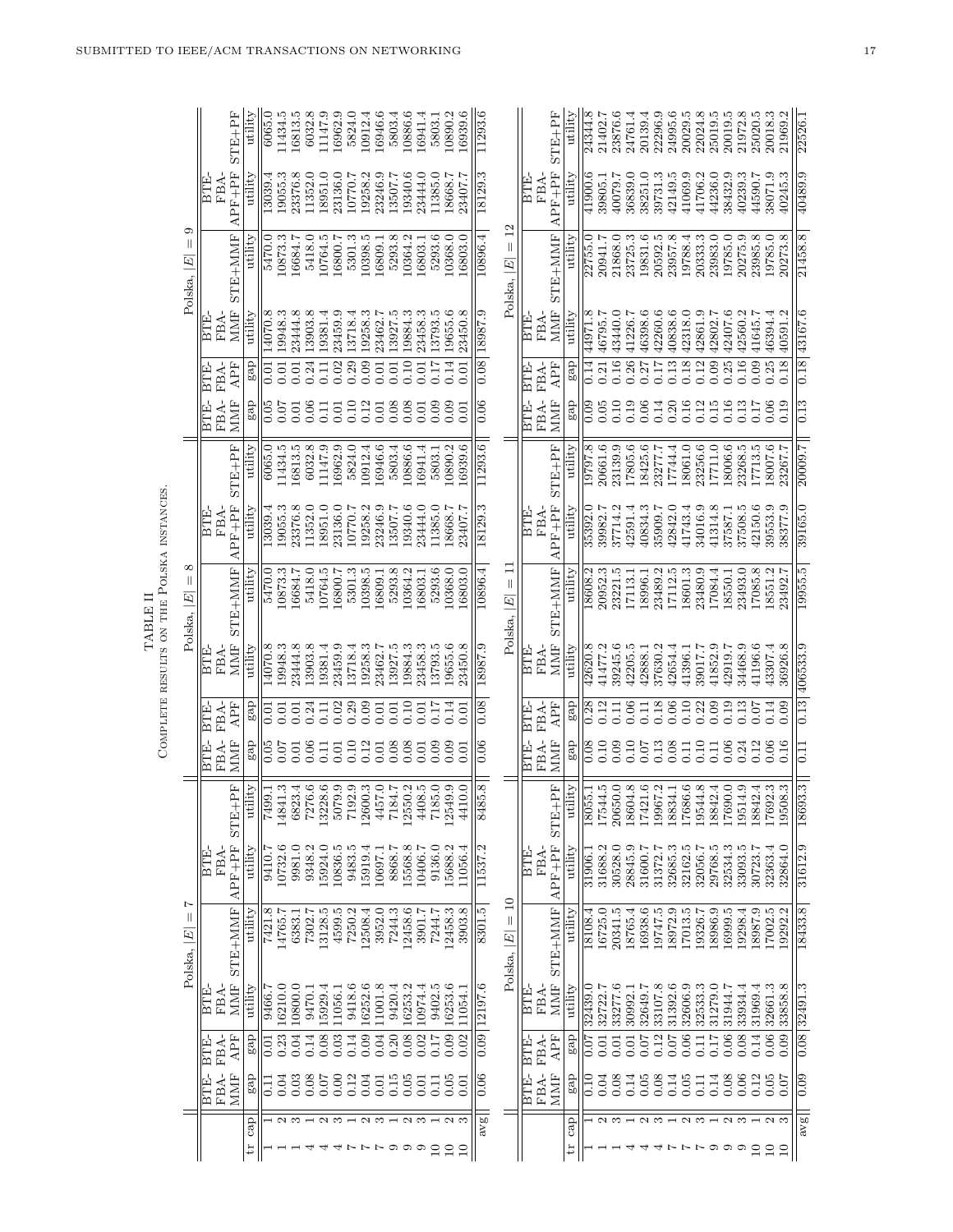|                                      |             | STE <sub>+PF</sub>  | utility  | 22846.6          | 27821.9     | 28199.6 | 24194.4 | 28086.7           | 29854.7            | 24168.1 | 28104.8        | 29844.2 | 24186.4 | 28097.6       | 29880.8 | 24190.1         | 28098.1         | 29885.0                | 27163.9                |                                              |             |      | $STE+PPF$            | utility              | 21056.                            | 26428.5            | 22623.7 | 23040.0 | 30040.2      | 25265.1     | 23044.0     | 30814.9           | 25846.5                   | 23044.4 | 30887.6           | 25880.4 | 23043.1     | 30909.3<br>25894.7       | 25854.6           |
|--------------------------------------|-------------|---------------------|----------|------------------|-------------|---------|---------|-------------------|--------------------|---------|----------------|---------|---------|---------------|---------|-----------------|-----------------|------------------------|------------------------|----------------------------------------------|-------------|------|----------------------|----------------------|-----------------------------------|--------------------|---------|---------|--------------|-------------|-------------|-------------------|---------------------------|---------|-------------------|---------|-------------|--------------------------|-------------------|
|                                      | BTE-        | APF+PF<br>FBA-      | utility  | 39076.2          | 36845.8     | 35888.8 | 42751.0 | 37759.5           | 40688.1            | 47142.0 | 39104.0        | 46246.5 | 42269.3 | 39736.6       | 39169.4 | 43872.4         | 37903.6         | 15424.3                | 40925.2                | $\overline{14}$                              | <b>BTE</b>  | FBA- | APF+PF               | utility              | 49423.9                           | 37597.2            | 43834.8 | 47507.1 | 45059.2      | 43276.6     | 48422.1     | 44151.6           | 42241.3                   | 48123.8 | 41397.4           | 40788.2 | 53882.7     | 46152.9<br>11884.4       | 44916.2           |
| $\frac{11}{11}$<br>Nobel-us, $ E $   |             | STE+MMF             | utility  | 23329.8          | 28440.3     | 28023.7 | 24724.8 | 28569.5           | 29733.3            | 24741.2 | 28561.0        | 29676.6 | 24761.0 | 28542.3       | 29703.9 | 24764.6         | 28541.9         | 29709.5                | 27454.9                | $\parallel$<br>Nobel-us, $ E $               |             |      | <b>STE+MMF</b>       | utility              | 19963.9                           | 25158.2            | 21133.4 | 22066.0 | 29454.1      | 24201.8     | 22106.4     | 30276.8           | 24722.4                   | 22099.1 | 30354.0           | 24774.9 | 22098.2     | 30376.6<br>24787.7       | 24904.9           |
|                                      | BTE<br>B    | <b>MMF</b><br>FBA.  | utility  | 33383.4          | 34125.0     | 38426.5 | 27559.2 | 31689.3           | 28975.3            | 30891.6 | 33631.7        | 40252.1 | 32579.1 | 35533.3       | 35051.3 | 34250.6         | 34285.3         | 29945.0                | $0.25$ 33371.9         |                                              | <b>BTE</b>  | FBA- | <b>MMF</b>           | utility              | 33875.9                           | 31614.9            | 35160.2 | 30612.6 | 31344.3      | 32663.9     | 32347.1     | 36261.6           | 38526.9                   | 32059.7 | 31560.3           | 44710.5 | 45162.0     | 35489.4<br>33370.4       | 0.37   34984 C    |
|                                      | E<br>E<br>E | APF<br>FBA-         | gap      | 0.37             | 0.29        | 0.28    | 0.18    | 0.29              | 0.30               | $\Xi$   | 0.27           | 0.17    | 0.21    | 0.25          | 0.38    | 0.18            | 0.30            | 0.17                   |                        |                                              | <b>ELB</b>  | FBA- | APF                  | gap                  | $\overline{0.31}$                 | 0.33               | 0.38    | 0.36    | 0.32         | 0.42        | 0.35        | 0.33              | 0.46                      | 0.34    | 0.45              | 0.51    | 0.22        | 0.49<br>0.27             |                   |
|                                      | E<br>E<br>E | <b>MMF</b><br>FBA-  | gap      | 0.60             | 0.51        | 0.42    | 0.95    | 0.62              | 0.88               | 0.72    | 0.53           | 0.35    | 0.65    | 0.45          | 0.55    | 0.56            | 0.50            | 0.82                   | 0.61                   |                                              | <b>BTE</b>  | FBA- | MMF                  | gap                  | $\frac{66}{10}$                   | 0.96               | 0.79    | 1.22    | 0.98         | 0.93        | 0.1         | 0.71              | 0.64                      | 1.10    | 0.96              | 0.41    | 747         | 0.89<br>0.75             | 0.86              |
|                                      |             | STE <sub>+PF</sub>  | utility  | 21627.2          | 20082.6     | 15815.4 | 22306.1 | 20945.1           | 16243.0            | 22481.2 | 21114.7        | 16317.2 | 22500.7 | 21129.0       | 16315.9 | 22498.9         | 21127.6         | 16314.1                | 19787.9                |                                              |             |      | STE+PF               | utility              | 26003.2                           | 25191.4            | 25409.6 | 27085.3 | 27859.3      | 29746.6     | 26733.1     | 28325.3           | 30502.3                   | 26737.5 | 28364.6           | 30593.0 | 26734.8     | 28375.0<br>30602.1       | 27884.2           |
|                                      | BTE-        | APF+PF<br>FBA-      | utility  | 26170.5          | 29697.1     | 16443.5 | 29473.0 | 30578.0           | 24893.3            | 28156.8 | 29985.2        | 25326.1 | 29295.3 | 30458.2       | 24865.9 | 31369.8         | 31141.4         | 25340.3                | 27546.3                |                                              | <b>BTE</b>  | FBA- | APF+PF               | utility              | 41667.8                           | 12519.9            | 15409.7 | 16433.6 | 12889.5      | 43285.7     | 46202.6     | 44361.0           | 47816.9                   | 16591.4 | 51560.1           | 48147.2 | 14922.2     | 41030.2<br>18304.4       | 45409.5           |
| c<br>$\vert\vert$<br>Nobel-us, $ E $ |             | STE+MMF             | utility  | 22563.5          | 20820.9     | 16472.2 | 23601.5 | 21828.6           | 17152.2            | 23800.6 | 22023.4        | 17247.8 | 23831.1 | 22034.2       | 17250.5 | 23830.5         | 22032.4         | 17248.2                | 20782.5                | $\mathbf{r}$<br>$\parallel$<br>Nobel-us,  E  |             |      | STE+MMF              | utility              | 25894.                            | 25223.2            | 24177.1 | 26461.3 | 27892.1      | 29098.0     | 26096.0     | 28436.4           | 30042.5                   | 26093.5 | 28485.6           | 30144.7 | 26089.3     | 28497.6<br>30165.6       | 27519.8           |
|                                      | BTE-        | <b>MMF</b><br>FBA-  | utility  | 30520.0          | 27032.6     | 20311.1 | 30097.6 | 26906.1           | 19909.1            | 30306.5 | 30879.4        | 21789.9 | 29110.0 | 31474.7       | 22797.9 | 28480.9         | 31265.9         | 22652.4                | $0.09$ 26902.3         |                                              | BTE.        | FBA- | <b>MMF</b>           | utility              | 33879.6                           | 29942.1            | 36315.0 | 31633.4 | 39929.5      | 34905.3     | 33891.3     | 35327.8           | 38645.1                   | 38200.5 | 41112.8           | 39918.0 | 29634.0     | 38322.0<br>37950.4       | $0.28$ 35973.8    |
|                                      | BTE.        | APF<br>FBA-         | gap      | 0.10             | 0.03        | 0.25    | 0.07    | 0.04              | 0.14               | 0.09    | 0.06           | 0.11    | 0.07    | 0.06          | 0.13    | 0.02            | 0.03            | 0.10                   |                        |                                              | <b>BTE-</b> | FBA- | APF                  | gap                  | 0.36                              | 0.29               | 0.24    | 0.26    | 0.31         | 0.34        | 0.31        | 0.28              | 0.20                      | 0.27    | 0.12              | 0.20    | 0.35        | 0.19<br>0.43             |                   |
|                                      | BTE-        | <b>NIMF</b><br>FBA- | gap      | 0.06             | 0.20        | 0.41    | 0.08    | 0.21              | 0.44               | 0.07    | 0.05           | 0.31    | 0.12    | 0.03          | 0.25    | 0.14            | 0.04            | 0.26                   | 0.18                   |                                              | <b>BTE</b>  | FBA- | <b>MMF</b>           | gap                  | $\sqrt{0.83}$                     | 0.97               | 0.64    | 0.95    | 0.48         | 0.71        | 0.82        | 0.67              | 0.54                      | 0.61    | 0.44              | 0.49    | 1.10        | $0.54$<br>0.57           | $\overline{0.69}$ |
|                                      |             | $+P$ F<br>STE-      | utility  | 58.6<br>188      | 78.1<br>161 | 11253.5 | 19616.9 | 11.2<br>161       | 11791.9<br>19804.5 |         | 16210.2        | 11851.1 | 19818.2 | 16214.0       | 11856.2 | 19819.6         | 18.6<br>162     | 55.1<br>$\frac{18}{1}$ | 30.5<br>$\frac{8}{38}$ |                                              |             |      | $+PF$<br><b>FELS</b> | utility              | $\frac{2}{9}$<br>$\overline{260}$ | 91.4<br>251        | 25409.6 | 27085.3 | 27859.3      | 46.6<br>297 | 33.1<br>267 | 28325.3           | $\frac{30502.3}{26737.5}$ |         | 28364.6           | 30593.0 | 34.8<br>267 | 28375.0<br>30602.1       | 27884.2           |
|                                      | <b>BTE</b>  | APF+PF<br>FBA-      | utility  | 16873.3          | 21589.5     | 16747.8 | 21801.4 | 22028.0           | 16974.6            | 21312.3 | 22076.5        | 16989.5 | 22048.0 | 22068.9       | 17167.8 | 21969.7         | 22188.6         | 17156.3                | 19932.8                |                                              | <b>BTE</b>  | FBA- | APF+PF               | utility              | 41771.8                           | 42519.9<br>45409.7 |         | 45111.9 | 42889.5      | 43285.7     | 46202.6     | 44361.0           | 47334.4                   | 46591.4 | 45139.9           | 47033.2 | 44922.2     | 50565.2<br>41030.2       | 44944.6           |
| Ļ<br>$\parallel$<br>Nobel-us, $ E $  |             | STE+MMF             | utility  | 17950.0          | 15394.0     | 11788.9 | 18856.8 | 15358.0           | 12476.9            | 19019.4 | 15496.7        | 12528.6 | 19031.8 | 15504.6       | 12534.4 | 19032.1         | 5509.8          | .2534.6                | 15534.4                | $\frac{2}{1}$<br>$\parallel$<br>Nobel-us,  E |             |      | STE+MMF              | utility              | 25894                             | 25223.2            | 24177.1 | 26461.3 | 27892.1      | 29098.0     | 26096.0     | 28436.4           | 30042.5                   | 26093.5 | 28485.6           | 30144.7 | 26089.3     | 28497.6<br>30165.6       | 27519.8           |
|                                      | BTE-        | <b>NIMF</b><br>FBA- | utility  | 22271.7          | 21996.8     | 16871.4 | 22196.3 | 22146.5           | 16993.9            | 22219.9 | 22065.2        | 15515.0 | 22219.5 | 21729.8       | 16331.4 | 22219.4         | 22000.6         | 16329.8                | 0.03   20207.2         |                                              | <b>ELE</b>  | FBA- | <b>NIMF</b>          | $\overline{utility}$ | 33879.6                           | 30988.3            | 35685.5 | 31593.5 | 39931.5      | 34905.3     | 33891.3     | 34338.4           | 38741.1                   | 38200.5 | 41852.9           | 39918.0 | 29634.0     | 38199.6<br>37950.4       | $0.29$ 35980.7    |
|                                      | BTE-        | <b>APF</b><br>FBA-  | gap      | 0.00             | 0.01        | 0.05    | 0.01    | 0.01              | 0.01               | 0.03    | 0.02           | 0.08    | 0.02    | 0.02          | 0.08    | 0.02            | 0.02            | 0.08                   |                        |                                              | <b>ELE</b>  | FBA- | <b>APF</b>           | gap                  | 0.36                              | 0.29               | 0.24    | 0.30    | 0.31         | 0.34        | 0.31        | 0.28              | 0.20                      | 0.27    | 0.26              | 0.22    | 0.35        | 0.15<br>0.43             |                   |
|                                      | BTE-        | FBA-<br><b>MMF</b>  | gap      | $\overline{0}$ . | 0.02        | 0.10    | 0.01    | 0.02              | 0.10               | 0.01    | 0.02           | 0.22    | 0.01    | 0.04          | 0.15    | 0.01            | 0.03            | 0.15                   | 0.06                   |                                              | <b>BTE-</b> | FBA- | <b>MMF</b>           | gap                  | $\sqrt{83}$                       | 0.90               | 0.67    | 0.95    | 0.48         | 0.71        | 0.82        | 0.72              | 0.54                      | 0.61    | 0.41              | 0.49    | 1.10        | 0.54<br>0.57             | $\overline{0.69}$ |
|                                      |             |                     | cap      |                  | $\sim$      | S       |         | $\mathbf{\Omega}$ | S                  |         | $\mathbf{c}_1$ | S       |         | $\sim$ $\sim$ |         |                 | $\sim$          | S                      | avg                    |                                              |             |      |                      | cap                  |                                   | $\sim$ $\infty$    |         |         | $\mathbf{c}$ | 3           |             | $\mathbf{\Omega}$ | S                         |         | $\mathbf{\Omega}$ | S       |             | $\sim$                   | avg               |
|                                      |             |                     | $\sharp$ |                  |             |         |         |                   |                    |         |                |         | $\circ$ | ာ             | $\circ$ | $\overline{10}$ | $\overline{10}$ | $\overline{10}$        |                        |                                              |             |      |                      | $\ddot{u}$           |                                   |                    |         |         |              |             |             |                   |                           | ಾ       | $\circ$           | G       | $\Box$      | $\Xi$<br>$\overline{10}$ |                   |

TABLE III COMPLETE RESULTS ON THE NOBEL-US INSTANCES. Complete results on the Nobel-us instances.

SUBMITTED TO IEEE/ACM TRANSACTIONS ON NETWORKING 18